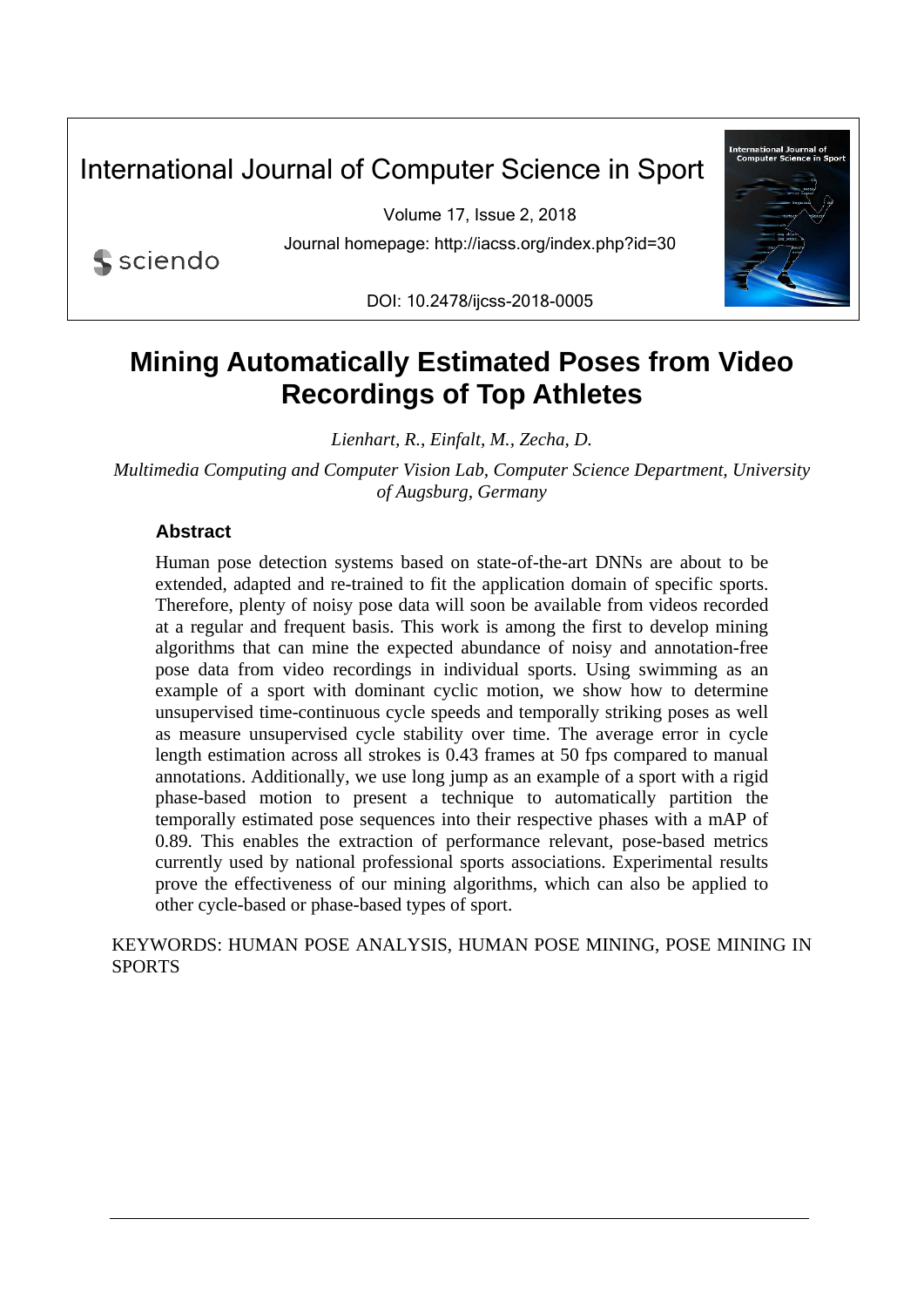#### **Introduction**

Since the arrival of deep neural networks (DNNs), state-of-the-art DNN-based human pose estimation systems have made huge progress in detection performance and precision on benchmark datasets (Wei, Ramakrishna, Kanade, & Sheikh, 2016; Andriluka, Pishchulin, Gehler, & Schiele, 2014; Chu et al., 2017; Yang, Li, Ouyang, Li, & Wang, 2017; Newell, Yang, & Deng, 2016). Recently, these research systems have been extended, adapted and retrained to fit the application domain of specific sports (Zecha, Eggert, & Lienhart, 2017; Einfalt, Zecha, & Lienhart, 2018). Soon they will disrupt current performance analyses in all kinds of sport as the amount of available pose data will explode due to automation. Until today, pose determination and analysis of top-class athletes is very time-consuming manual work. Hence, it is scarcely performed by the national professional sports associations even for top-class athletes and almost never for athletes below that level. The forthcoming availability of automatic pose detection systems will make plenty of noisy<sup>1</sup> pose data available from videos recorded at a much more regular and frequent basis. Despite this imminent change in data quantity of noisy pose data in several orders of magnitude, very little research has been devoted to explore the opportunities of extracting informative and performance relevant information from these pose detection results through data mining.

This work is focusing on this task and presents a set of unsupervised pose mining algorithms that extract or enable extraction of important information about athletes and how they compare to their peers. We will use world-class swimmers in swimming channels as an example of a sport with dominant cyclical motion and long jumping as an example of a sport with clear chronologically sequential phases. Our pose data is created by the image-based pose detection systems presented in Einfalt et al. (2018) and Wei et al. (2016). Detected sample poses are depicted in Figure 1. Note, however, that our algorithms are supposed to work with the output of any state-of-the-art image or video-based pose detection system.



Figure 1: Detected poses of a swimmer and a long jumper.

# *Related Work*

1

Both works in Ren, Lei, and Zhang (2011) and Vögele, Krüger, and Klein (2014) cluster 3D motion capture data and determine algorithmically similar motion sequences for database retrieval, while Sedmidubsky, Valcik, and Zezula (2013) develop a similarity algorithm for comparing key-poses, which is used to index motion features in human motion databases. For the task of action recognition, Lv and Nevatia (2007) and Baysal, Kurt, and Duygulu (2010)

<sup>&</sup>lt;sup>1</sup> The term *noise* refers here to the residual error between the automatically determined poses and the correct but unobservable poses. As we have no means to determine the correct poses, we use temporally sparse manual annotations as our ground truth (GT) poses.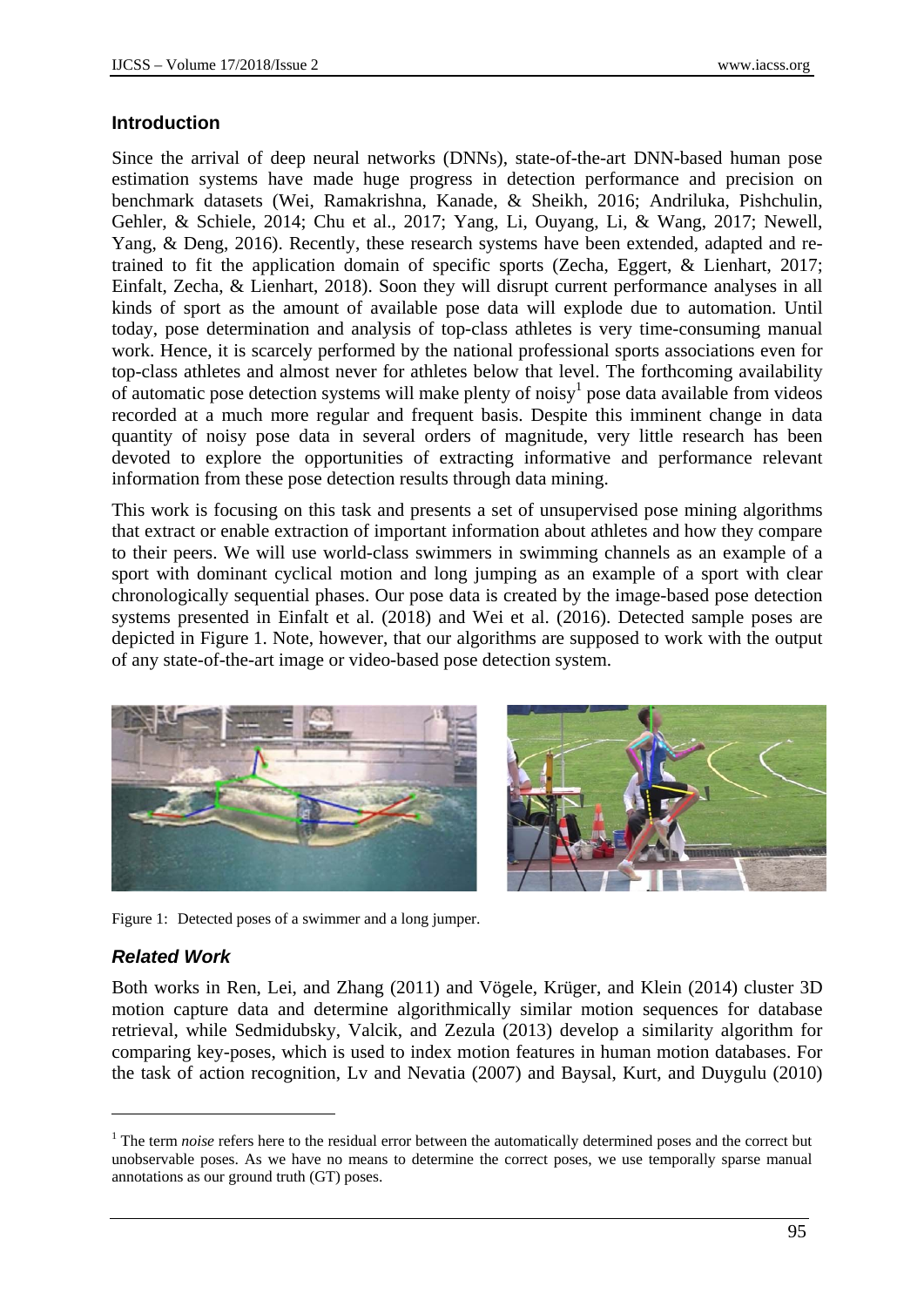perform clustering on shape-based representations of 2d human poses and learn weights to favor distinctive key-poses. Both show that temporal context is superfluous if human poses with high discriminative power are used for action recognition. Data mining for action recognition based solely on joint location estimates is still scarce. Wang, Wang, and Yuille (2013) propose spatial-part-sets obtained from clustering parts of the human pose to obtain distinctive, co-occurring spatial configurations of body parts. They show that these sets improve the task of action recognition and additionally the initial pose estimates.

In the field of sport footage analysis, the task of action recognition often translates to the identification of specific motion sequences within a sport activity. De Souza Vicente et al. (2016) use latent-dynamic conditional random fields on RGB-d skeleton estimates of Taekwondo fighters to identify specific kicks and punches in a fight sequence. Long jump video indexing has been researched by Wu, Ma, Zhan, and Zhong (2002), who perform motion estimation and segmentation of camera and athlete motion velocity to extract and classify semantic sequences of long jump athletes. Li, Tang, Wu, Zhang, and Lin (2010) build a similar system for high diving athletes. They also derive human pose from shape and train a Hidden Markov Model to classify a partial motion of jumps.

The extraction of kinematic parameters of athletes from video footage, specifically stroke rates of swimmers, was recently researched by Victor, He, Morgan, and Miniutti (2017), who perform stroke frequency detection on athletes in a generic swimming pool. Zecha et al. (2017) derive additional kinematic parameters from swimmers in a swimming channel by determining inner-cyclic interval lengths and frequencies through key-pose retrieval. Compared to other approaches that rely on the concept of identifying key-poses, their approach lets a human expert define what a discriminative key-pose should be.

# *Contributions*

While our work is influenced by the related work above, it is new and unparalleled to existing works due to the (a) large-scale, (b) data-mining as well as (c) time-continuous aspect of the proposed mining algorithms. Previous work heavily relies either on very few, correctly annotated ground truth data to train models or recordings from motion capture systems. In detail, our contibutions are

- 1. Some sports are dominated by cyclical motion, some by clear chronologically sequential phases. For cyclical sports, we present novel mining algorithms to determine unsupervised performance parameters such as time-continuous cycle speeds, temporally striking poses and cycle stability in swimming as a representative sports. Additionally, we use long jump as an example of a sport with a rigid phase-based motion to present a technique to automatically partition the temporally estimated pose sequences into their respective phases. This enables the extraction of performance relevant, pose-based metrics currently used by national professional sports associations.
- 2. Manual pose annotations are typically confined to a few key poses during the relevant actions (i.e., annotations are temporally sparse), and so are the derived performance parameters. We, however, exploit that pose detection systems can process every frame. Our mining algorithm for extracting performance parameters produce a temporally dense output. They robustly estimate the performance parameters time-continuously for  $t \in \mathbb{R}^+$  which in turn can be sampled, e. g., at frame-rate. This has not been done before.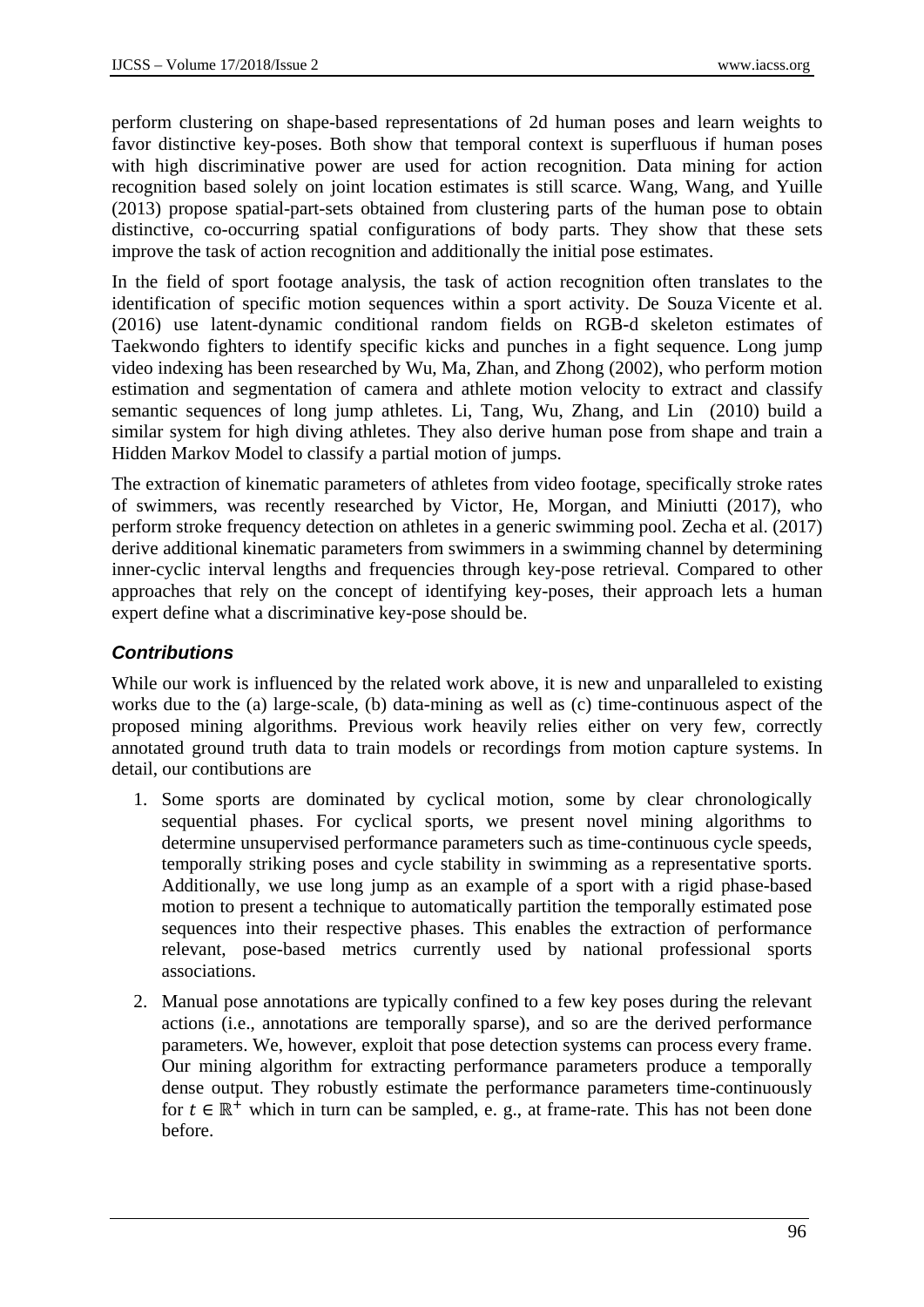3. Our mining algorithms are the first to focus on the massive processing of noisy outputs of DNN-based pose detection systems for large-scale analysis. Robustness to errors in pose estimates is key and implicitly handled.

### **Methods**

# *Measuring Pose Similarity*

In computer vision, the human pose at a given time is defined by a set of locations of important key points on a human, such as joint locations. The number of key points varies based on the application domain. In the analysis of top-level athletes, the pose is the basis of many performance indicators and may include points on the device(s) the athlete is using. Since the pose is so central to most sports-related performance indicators, we need to be able to reliably evaluate the similarity or distance between poses. This section develops our pose distance measure that is invariant to translation, scale and rotation in the image plane. It will be used by all our algorithms.

Throughout the paper, we assume that all video recordings have been processed by some pose detection system. In our case, we use the system from Einfalt et al. (2018) for swimming and Wei et al. (2016) for long jump. We do not expect to have a pose for all frames. Through some parts of a video, the athlete might not be completely in the picture, if present at all. Or the detection conditions are so difficult that the detection system does not detect any pose. Our mining algorithms have to deal with that. However, we assume that the athletes perform the desired action for more than half of the duration of each video clip. Also, we discard all poses that are only partially detected to make mining simpler.

#### *Pose Definition*

Mathematically, a 2D pose *p* is a sequence of *N* two-dimensional points, where each 2D point by convention specifies the coordinates of the center of a joint location or of some other reference location on the human or object(s) under investigation:

$$
p = \{(x_k, y_k)\}_{k=1}^N \equiv \begin{pmatrix} x_1 & \cdots & x_N \\ y_1 & \cdots & y_N \end{pmatrix}^T
$$
 (1)

Our human pose model consists of  $N = 14$  joints. Throughout the paper, a pose clip and pose sequence denote a temporal sequence  $p_{t1:t2}$  of poses  $[p_{t1}, p_{t1+1}, ..., p_{t2-1}, p_{t2}]$ . The term pose clip hints at a short temporal pose sequences (e.g. 0.5 to 2 seconds), while pose sequence often refers to much longer durations – up to the complete video duration (e.g., 30 seconds and longer). Video time and time intervals are usually expressed using sequential frame numbers as we assume recordings at a constant frame rate.

# *Aligning Two Poses*

Before we can define our pose distance measure, we need to specify how we align a pose  $p$  to a given reference pose  $p_r$  by finding the scaling factor s, rotation angle  $\theta$  and translation  $t = (t_x, t_y)$ , which applied to each joint of p results in p' and minimizes the mean square error (MSE) between the transformed pose  $p'$  and the reference pose  $p_r$  (Rowley, Baluja, & Kanade, 1998):

$$
\text{MSE}\left(p_r, p\right) := \text{MSE}\left(p_r, p'\right) = \frac{1}{2N} \left\|p_{r, reshaped} - p'_{reshaped}\right\|_2^2\tag{2}
$$

with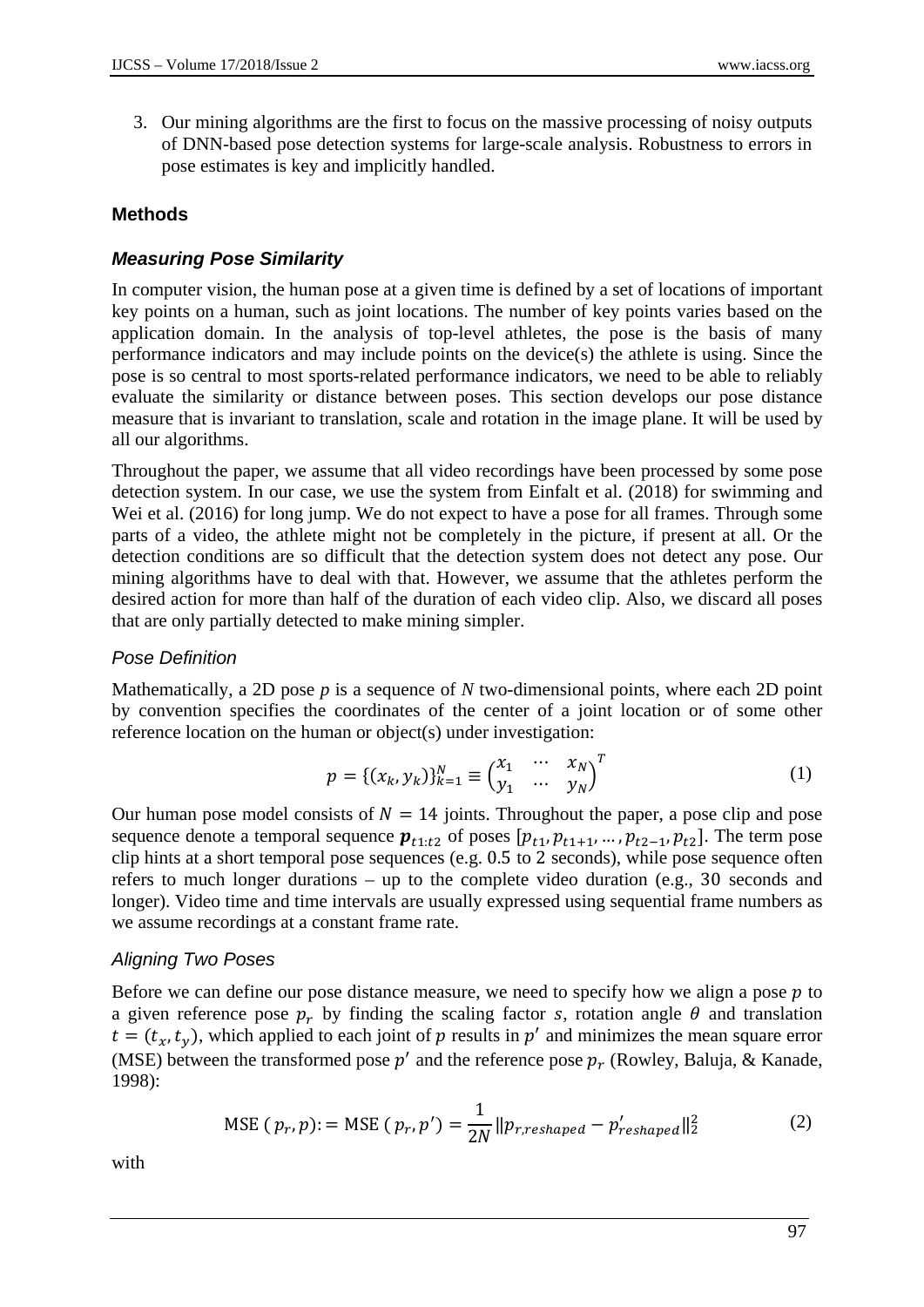and

$$
t_{trans} = (a, b, t_x, t_y)^T
$$
\n(3)

$$
p'_{reshape} := \begin{pmatrix} x'_1 \\ y'_1 \\ x'_2 \\ y'_2 \end{pmatrix} = \begin{pmatrix} x_1 & -y_1 & 1 & 0 \\ y_1 & x_1 & 0 & 1 \\ x_2 & -y_2 & 1 & 0 \\ y_2 & x_2 & 0 & 1 \end{pmatrix} \begin{pmatrix} a \\ b \\ t_x \\ t_y \end{pmatrix} =: A \cdot t_{trans}
$$
(4)

Note that the  $N \times 2$  matrix p' is reshaped to a  $2N \times 1$  vector  $p'_{reshape}$ . The pseudo-inverse  $t^{opt}_{trans} = (A^T A)^{-1} A^T p_{r, reshaped}$  gives us in closed form the transformation of pose p that minimizes the mean squared error between the joints of reference pose  $p_r$  and transformed pose  $p'$ . Each joint  $(x, y)$  of p is mapped to

$$
\begin{pmatrix} x' \\ y' \end{pmatrix} = \begin{pmatrix} s \cos \theta & -s \sin \theta \\ s \sin \theta & s \cos \theta \end{pmatrix} \begin{pmatrix} x \\ y \end{pmatrix} + \begin{pmatrix} t_x \\ t_y \end{pmatrix} = \begin{pmatrix} a & -b & t_x \\ b & a & t_y \end{pmatrix} \begin{pmatrix} x \\ y \\ 1 \end{pmatrix}
$$
 (5)

using the optimal transformation  $t_{trans}^{opt}$ . The associated MSE value indicates how well a pose fits a reference pose. Thus, given a set of poses, their associated MSE values can be used to rank these poses according to their fitness to the reference pose. However, two peculiarities about MSE  $(p_r, p)$  need to be emphasized:

- 1. It is not symmetric, i.e., generally MSE  $(p_r, p) \neq \text{MSE}(p, p_r)$ . The reason for this is that the pose is always scaled to the size of the reference pose. Thus, if their two scales are very different, so will be MSE ( $p_r$ ,  $p$ ) and MSE ( $p$ ,  $p_r$ ).
- 2. Its magnitude depends on the scale of the reference pose. Doubling the reference pose's scale will quadruple the MSE value. Thus, if a pose is compared against various reference poses, the scale of the references poses matters.

Both peculiarities of the MSE  $(p_r, p)$  value suggest that we need to normalize the poses we are comparing to get universally comparable MSE values and thus a universally applicable distance measure between two poses.

#### *Pose Distance Measure*

In pose detection evaluation it is common to scale a reference pose by assigning a fixed size either to the length of the distance between two characteristic points of the pose or to the head. While using two reference points or a single rectangle may be fine in case of ground truth annotations, it is statistically not advisable for noisy detection results. We need a normalization that is based on more joints to reduce noise. Hence the scale  $s_p$  of pose p is defined as the average distance of all joints of a pose to its center of mass  $c_p = (c_{p,x}, c_{p,y})^T$ :

$$
s_p = \frac{1}{N} \sum_{k=1}^{N} \left\| \binom{x_k}{y_k} - \binom{c_{p,x}}{c_{p,y}} \right\|_2 \tag{6}
$$

with

$$
\begin{pmatrix} c_{p,x} \\ c_{p,y} \end{pmatrix} = \frac{1}{N} \sum_{k=1}^{N} \begin{pmatrix} x_k \\ y_k \end{pmatrix}
$$
\n(7)

Given an arbitrary reference scale  $s_{ref}$ , we define our symmetric translation, rotation and scale invariant distance measure between two poses as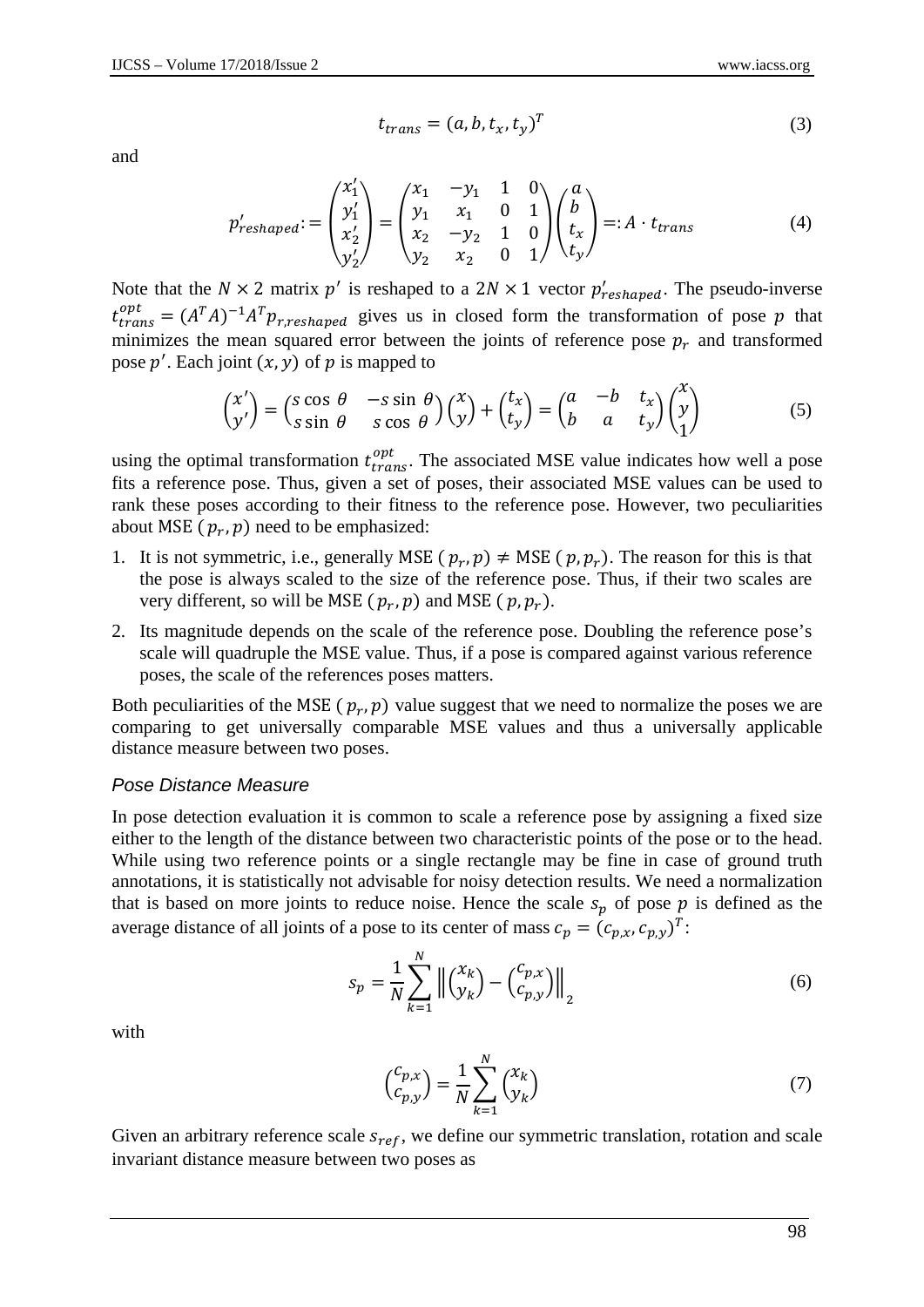$$
MSE_{norm}(p_1, p_2) = \frac{s_{ref}^2}{2s_{p_1}^2} \text{MSE} (p_1, p_2) + \frac{s_{ref}^2}{2s_{p_2}^2} \text{MSE} (p_2, p_1)
$$
(8)

It enables us to judge pose similarity between poses derived from videos recorded by different cameras, at different locations and distances to the athletes.

### *Mining Pose Data of Swimmers*

Cyclical motions play a decisive and dominant role in numerous sports disciplines, e.g., in cycling, rowing, running, and swimming. In this section, we use swimming as an example to explore what kind of automated mining we can perform on the detected noisy poses. We use the pose data derived from world class swimmers recorded in a swimming channel. A single athlete jumps into the flowing water against the flow (from the right in Figure 1 left), swims to the middle in any manner (e.g., by an extended set of underwater kicks or by freestyle on the water surface) and then starts the cyclic stroke under test. The video recording can start any time between the dive and the action of interest (.i.e, swimming a specific stroke) and stops shortly after it has ended. During most of the recording time the athlete executes the cyclic motion under test.

# *Time-Continuous Cycle Speeds*

For all types of sports with dominant cyclical motions, the change in cycle speed over time is a very indicative performance parameter. It can be derived through data mining without providing any knowledge to the system, but the automatically detected joint locations for each pose throughout a video sequence. Given a pose at time t, the *cycle speed* at time t is defined as 1 over the time needed to arrive at this pose from the same pose one cycle before. In the case of a swimmer, the desired cycle speed information is strokes per minutes, which can be derived from the stroke length in frames given the video sampling rate in frames per seconds by

$$
\frac{\# \ stress}{minute} = \left(\frac{\# \ frames}{\ \}^{-1} \cdot \frac{\# \ frames}{seconds} \cdot \frac{60 \ seconds}{minute} \right) \tag{9}
$$

The *stroke length* is measured by the number of frames passed from the same pose one cycle before to the current pose.

In the following, we describe the individual steps of our statistically robust algorithm to extract time-continuous cycle speeds by first stating the characteristic property of cyclic motion we exploit, followed by an explanation how we exploit it. The adjective *time-continuous* denotes that we will estimate the **cycle speed** for  $t \in R^+$  which in turn can be sampled at every frame of a video in which the cyclic motion is performed:

1. **Input:** A sequence P of poses p for a video:  $P = \{(f_p, p)\}_{f_p}$ .

The ordered set consists of pairs describing a detected pose  $p$  and a frame number  $f_p$  in which it was detected. The subscript f of set  $\{(f, \dots)\}\$ indicates that the elements in the set are ordered and indexed by frame number  $f$ . Note that we might not have a pose for every video frame.

2. **Property:** Different phases of a cycle and their associated poses are run through regularly. As a consequence a pose  $p$  from a cycle should match periodically at cycle speed with poses in P. These matching poses  $p'$  to a given pose  $p$  identify themselves visually as minima in the graph plotting the frame number of poses  $p'$  against its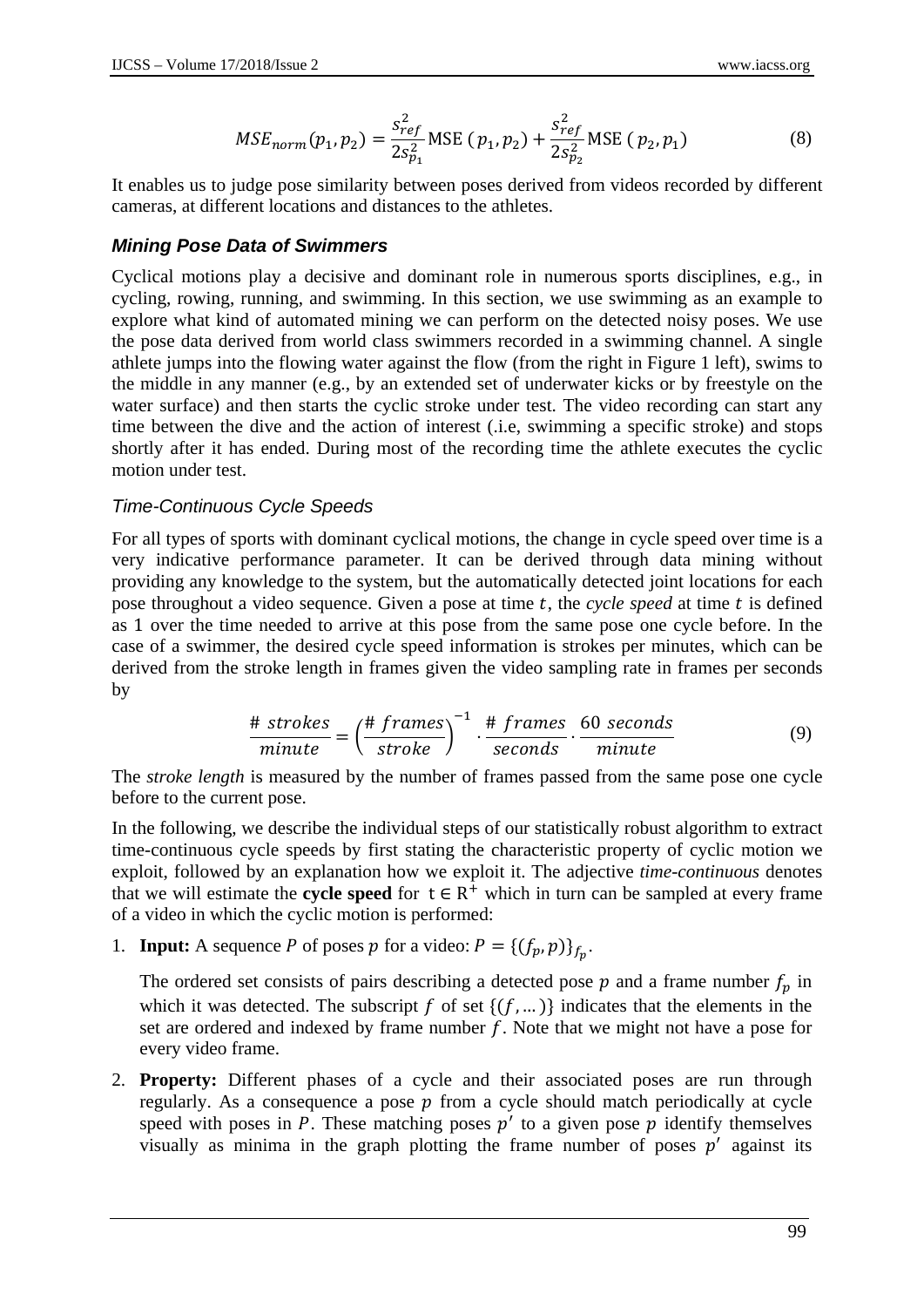normalized distance to given pose  $p$ . Therefore, we compare every pose  $p$  in a video against every other pose  $p'$  and keep for each pose  $p$  a list  $L_p$  of matches:

$$
L_p = \left\{ \left( f_{p'}, p', \text{MSE}_{norm}(p, p') \right) \right\}_{f_{p'}} \quad \forall p \in P \tag{10}
$$

Poses match if their normalized MSE value is below a given threshold. For a target scale of  $s_{ref} = 100$  we use a threshold of 49 (on avg. 7 pixels in each direction for each joint).

3. **Property:** Not every pose is temporally striking.

An athlete might stay for some time – even during a cycle – in a very similar pose, for instance, in streamline position after bringing the arms forward in breaststroke. However, at one point this specific pose will end in order to enter the next phase of the cycle. Thus, from step 2, we sometimes not only get correct matches, but also nearby close matches. We consolidate our raw matches in  $L_p$  by first temporally clustering poses  $p'$ . A new cluster is started if a gap of more than a few frames lies between two chronologically consecutive poses in  $L_p$ . Each temporal cluster is then consolidated to the pose  $p_c$  with minimal normalized MSE to the pose p. The cluster is also attributed with its *temporal spread*, i.e., the maximal temporal distance of a pose in the cluster from the frame with the consolidated pose  $p_c$ , leading us to the *reoccurrence sequences*  $L'_p$  with

$$
L'_{p} = \left\{ (f_{p_c}, p_c, spread) \right\}_{f_{p_c}} \quad \forall p \in P \tag{11}
$$

and for the complete video to  $L_{video} = \left\{ (f_p, p, L'_p) \right\}_{f_p}$ .

4. **Property:** Temporally non-striking poses are unsuitable to identify cyclic motion. Therefore, all clusters with a temporal spread larger than a given threshold are deleted.

In our experiments we set this value to 10 frames at 50 frames per seconds, resulting in

$$
L_p'' = \left\{ (f_{p_c}, p_c, spread) | spread < 10 \right\}_{f_{p_c}} \quad \forall p \in P. \tag{12}
$$

5. **Property:** Most of the time the video shows the athlete executing the cyclical motion under test. Consequently, poses from the cyclic motion should most often be found.

Hence, we create a histogram over the lengths of the reoccurrences sequences ( $|L_p''|$ ) for the various poses p. We decided to keep only those reoccurrence sequences  $L_p''$  which belong to the 50% longest ones:

$$
L'_{video} = \left\{ (f_p, p, L''_p) || L''_p || \ge \underset{p' \in P}{\text{median}} (|L'''_p|) \right\}_{f_p} \tag{13}
$$

6. **Property:** The observed difference of the frame numbers in each reoccurrence sequence in  $L'_{video}$  between two chronologically consecutive matches should most frequently reflect the actual stroke length.

Figure 2 shows two sample plots. On the x-axis, we have the minuend of the difference and the difference value on the y-axis. The blue and yellow dots display all observed difference values from  $L'_{video}$ . From them we derive our final robust estimate by local median filtering in two steps: (1) We take each frame number  $f$  with at least one difference value and determine the median of the observed stroke lengths (= difference values) in a window of  $\pm 2$  seconds (approx. 2 to 4 stroke cycles). We remove all difference values at frame number  $f$ , which deviate more than 10% from the median. E.g., @50 fps a median stroke length of 60 frames results in keeping only difference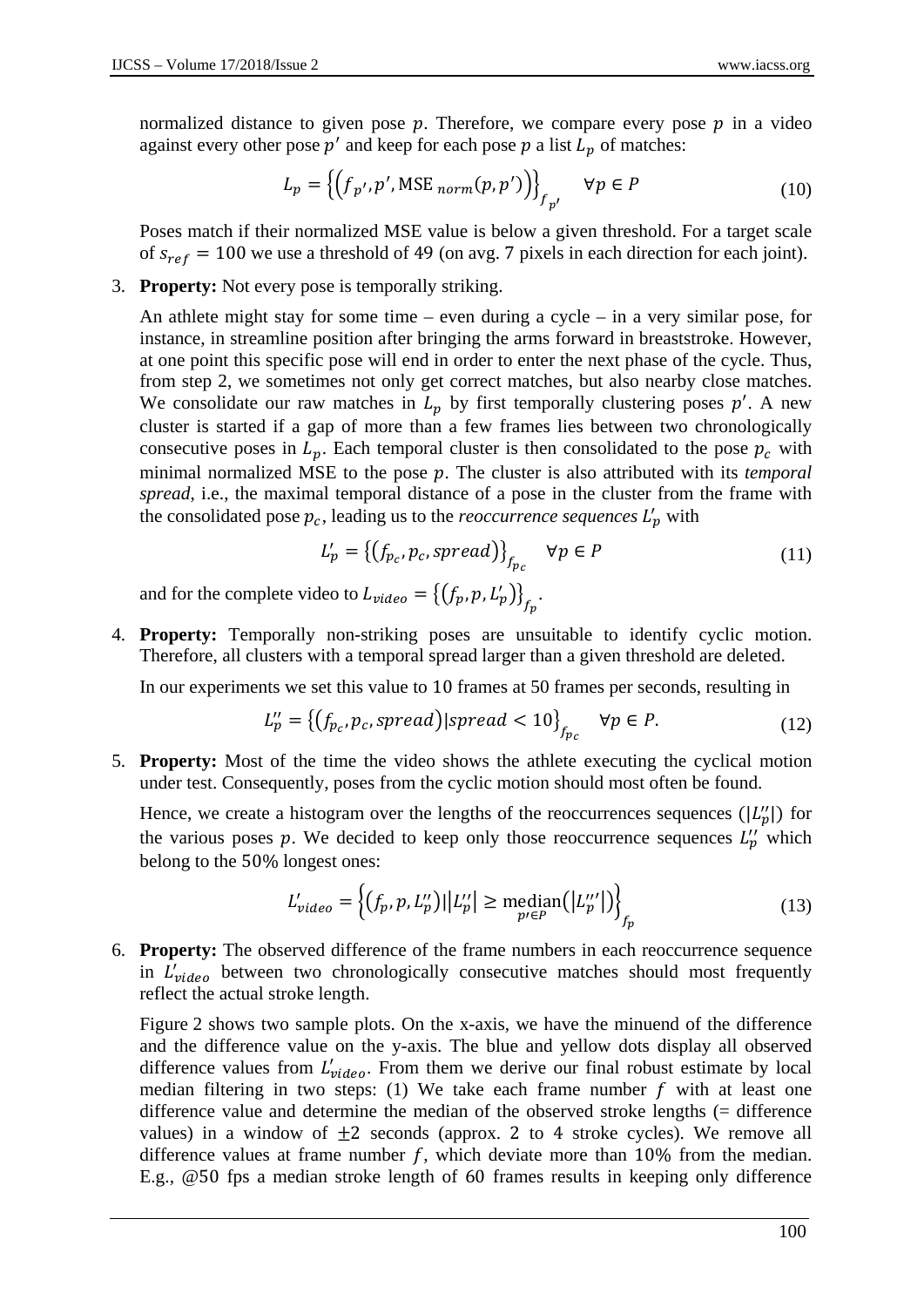values in [54,66]. The deleted difference values are shown in yellow in Figure 2, while the remaining ones are shown in blue. (2) We piecewise approximate the remaining data points with a polynomial of degree 5 over roughly 3 cycles while simultaneously enforcing a smoothness condition at the piecewise boundaries.



Figure 2: Two examples showing the frame differences between chronologically consecutive matches of all reoccurrence sequences in  $L'_{video}$  on the y-axis against the frame numbers of the minuends of the differences on the  $x$ -axis. The redline visualizes the time-continuous estimate of stroke cycle lengths, while black lines indicate the associate  $\pm 10\%$  corridor.

This approximation gives us our time-continuous estimates of the stroke cycle length over the interval in the video throughout which the stroke was performed. As a side effect it also automatically identifies the temporal range in the video during which the stroke was performed by the frame number ranges for which we have cycle speeds. The same technique is applicable to determine the kicks per minutes for freestyle and backstroke by restricting the pose to joints from the hip downwards.

#### *Temporally Striking Poses*

During a cyclical motion some poses are more striking than others with respect to a given criterion. One such highly relevant criterion is how well a repeating pose can be localized temporally, i.e., how unique and salient it is with respect to its temporally nearby poses. The temporally most striking poses can be used, e.g., to align multiple cycles of the same swimmer for visual comparison.

Commonly, local salience is measured by comparing the local reference to its surrounding. In our case the local reference is a pose  $p<sub>r</sub>$  at frame r or a short sequence of poses  $p_{r-\Delta w_l}, \ldots, p_r, \ldots, p_{r+\Delta w_l}$  centered around that pose, and we compare the sequence to the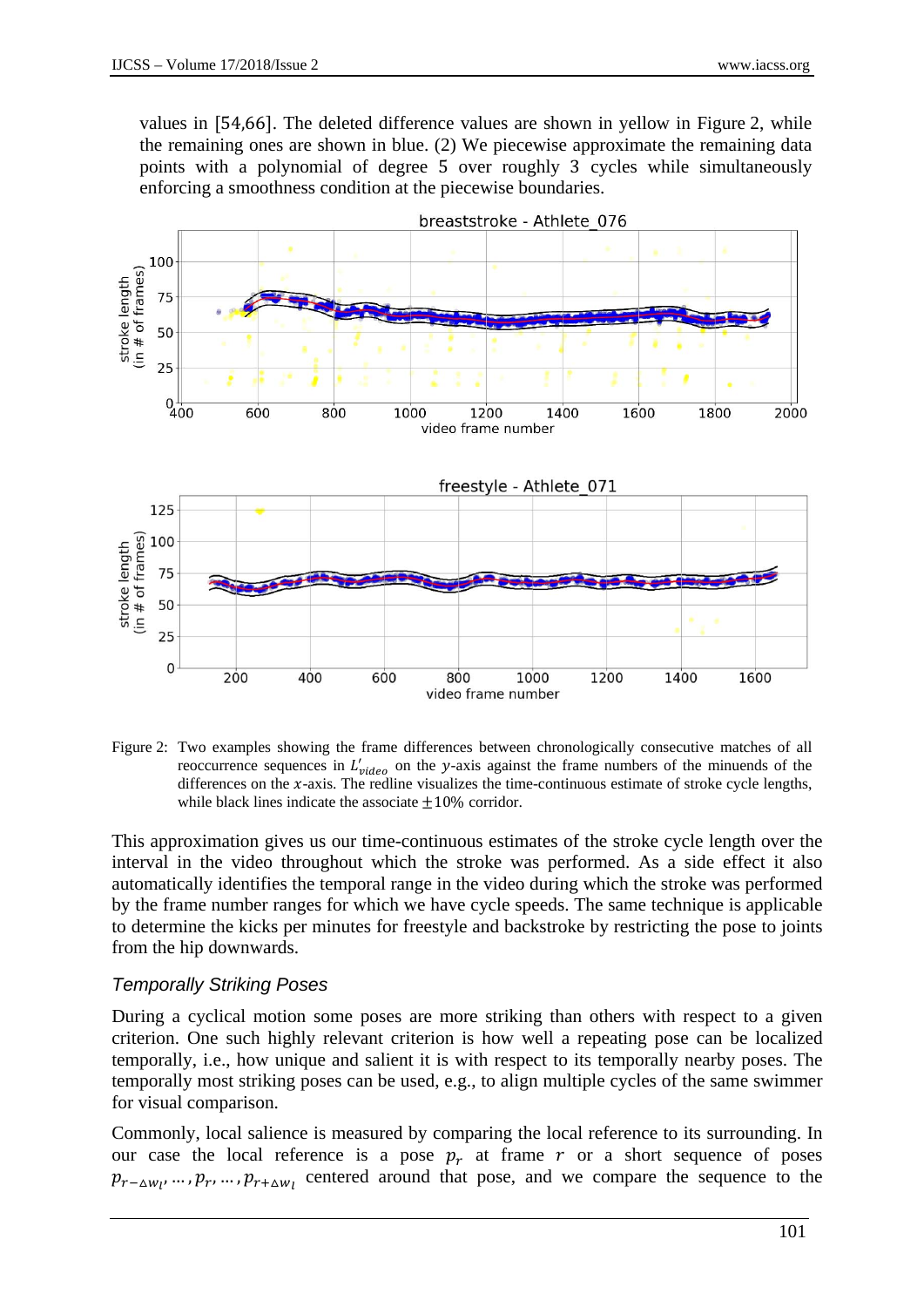temporally nearby poses. Thus, we can compute saliency by:

$$
saliency(p_r) = \sum_{\Delta w_s = -w_s}^{w_s} \sum_{\Delta w_l = -w_l}^{w_l} \frac{MSE(p_{r + \Delta w_l}, p_{r + \Delta w_l + \Delta w_s})}{(2w_s + 1)(2w_l + 1)}
$$
(14)

Experimentally, the saliency measure was insensitive with respect to the choices of  $w_l$  and  $w_s$ . Both were arbitrarily set to 4.

The salience values for each pose during the cyclic motion of a video can be exploited to extract the  $K$  most salient poses of a cycle. Hereto, we take the top  $N$  most salient poses  $(N \gg K)$  and cluster them with affinity propagation (AP) (Frey & Dueck, 2007). Salient poses due to pose errors will be in small clusters, while our most representative poses are the representative poses of the  $K$  largest clusters.

For determining the most salient pose of an athlete's stroke, it is sufficient to pick the top 20 most salient poses, cluster them with AP and retrieve the cluster representative with the most poses assigned. Figure 3 shows one example for each stroke. Note that the most salient pose is another mean to determine the cycle speed reliably cycle by cycle as this pose is most reliably localized in time. However, we only get one cycle speed value per cycle.



Figure 3: Examples of temporally striking poses; top left to bottom right: fly, breast, back and free.

# *Cycle Stability*

A common and decisive feature among winning top athletes is their trait to show off a very stable stroke pattern over time, under increasing fatigue and at different pace. One way to measure stroke cycle stability is to select a reference pose clip of one complete cycle and match this reference pose clip repeatedly over the complete pose sequence of the same video. Alternatively, the reference pose clip is matched repeatedly over a set of pose sequences derived from a set of videos recordings of some performance test such as the 5×200m step test after Pansold (Pyne, Lee, & Swanwick, 2001; Pansold, Zinner, & Gabriel, 1985). Given all these clip matches and their associated matching scores, an average score of matching can be computed and taken as an indicator of stroke cycle stability: The better the average matching score, the more stable the stroke of the athlete. Alternatively, the matching score may be plotted versus time in order to analyze, how much the stroke changes from the desired one over (race) time. A reference pose cycle may automatically be chosen by selecting a clip between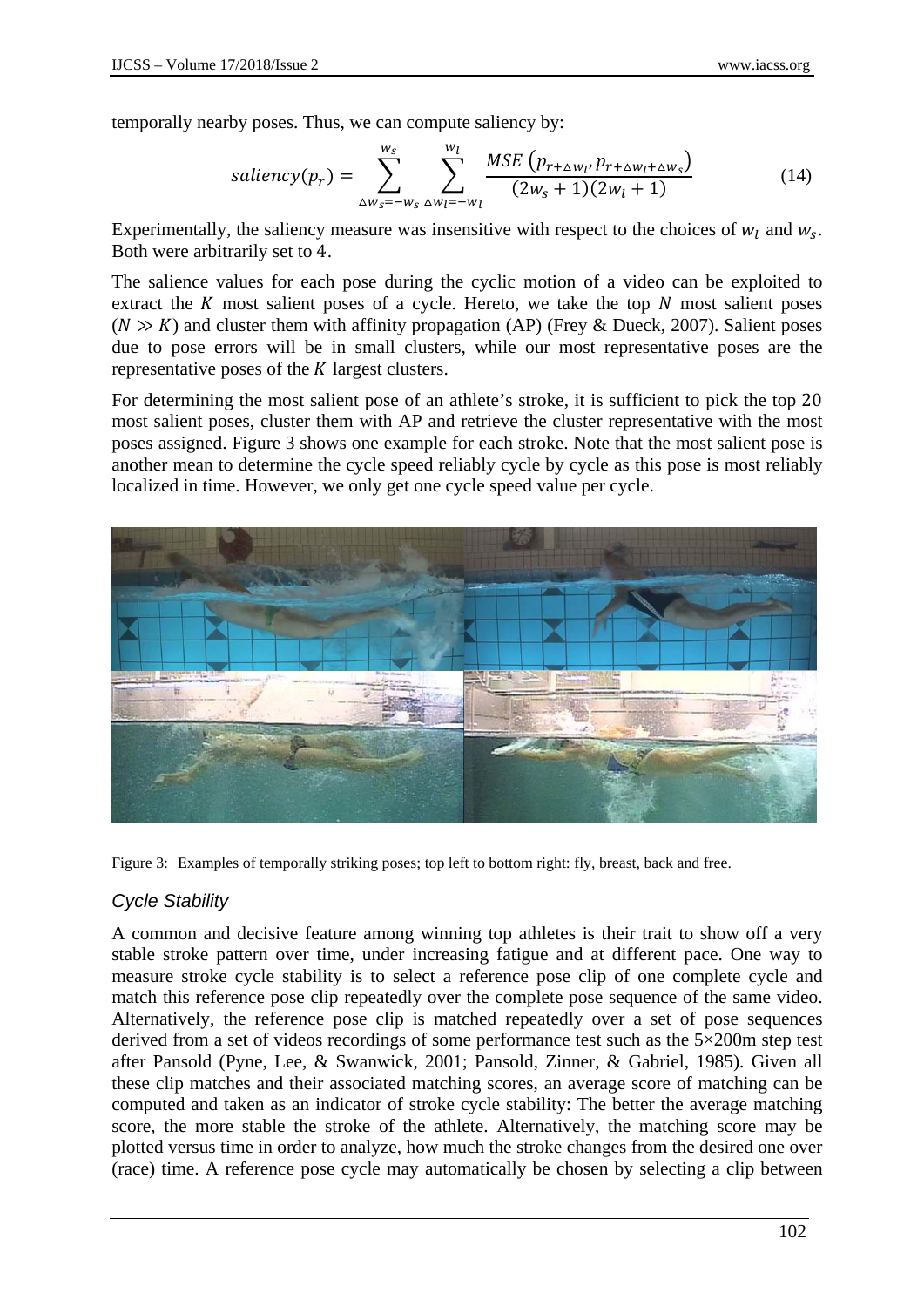two contiguous occurrences of a temporally striking pose or by specifying a desired/ideal stroke cycle.

**Levenshtein distance**: With regards to that goal, we first turn our attention to the task of how to match a pose clip to a longer pose sequence and compute matching scores. We phrase the task to solve in terms of the well-studied problem of approximate substring matching: The task of finding all matches of a substring pat in a longer document text, while allowing up to some specified level of discrepancies. In our application, a pose represents a character and a clip/sequence of poses our substring/document. The difference between 'characters' is measured by a [0,1]-bounded distance function derived from the normalized MSE between two poses:

$$
dist_fct(p_1, p_2) = \begin{cases} 0 & \text{if } MSE_n(p_1, p_2) \leq th_{same} \\ \frac{MSE_n(p_1, p_2) - th_{same}}{th_{diff} - th_{same}} & \text{if } MSE_n(p_1, p_2) \geq th_{diff} \\ 1 & \text{else} \end{cases}
$$
(15)

The cost of transforming one pose into another is 0 for poses which are considered the same  $(MSE_n(p_1, p_2) \le th_{same})$  and 1 for poses which are considered different  $(MSE_n(p_1, p_2) \ge th_{same})$  $th_{diff}$ ). Between these two extremes, the transformation cost is linearly scaled based on the  $MSE_n$  value.

Any algorithm to compute the Levenshtein distance (Levenshtein, 1966; Meyers, 1994) and its generalization called edit distance is suitable to perform matching and compute a matching score between a search pattern pat and a longer document text at every possible end point location of a match within text. It results in a matrix d of matching costs of size  $len(path) \times$  $len(text)$ , where  $d[i, j]$  is the cost of matching the first *i* characters of pat up to end point *j* in text.

We use our custom distance function not only for transformations, but also for insertions and deletions. We deliberately made this chose as it better fits the characteristic of swimming: The absolute duration of a stroke cycle, i.e. the number of poses in a sequence, depends on the pace of the swimmer. However, the better the athlete, the more consistent he/she executes the succession of poses across different paces. We therefore do not want to see an additional cost if, e.g., a swimmer stays longer/shorter in a perfect streamline position or if he/she goes slower/ faster through the recovery phase of a stroke cycle than the reference clip. Pace is already captured by the cycle speed. Here we only want to focus on the stability of the stroke pattern, no matter how fast the stroke is executed. Note that swimmers with less than perfect swimming technique typically modify their poses when changing pace.

**Match extraction:** The matching distances  $d[len(path), j]$  of the complete search pattern pat computed by the edit distance at end point  $j$  in text are normalized by the virtual matching length, i.e., by the number of transformations, deletions and insertions needed for that match. We call this  $len(text)$ -dimensional vector of normalized matching scores over all possible end points in xt score<sub>match</sub>(pat, text). All clear minima in it identify the end points of all matches of the pose clip to the sequence together with the associated matching distances. Since our pose clips are highly specific in matching, our minima search does not require any nonmaximum suppression. The matching sequence is derived by backtracking from this end point to the beginning of the match by using  $d[i, j]$ . Figure 4 shows one example of matched poses of two different stroke cycles.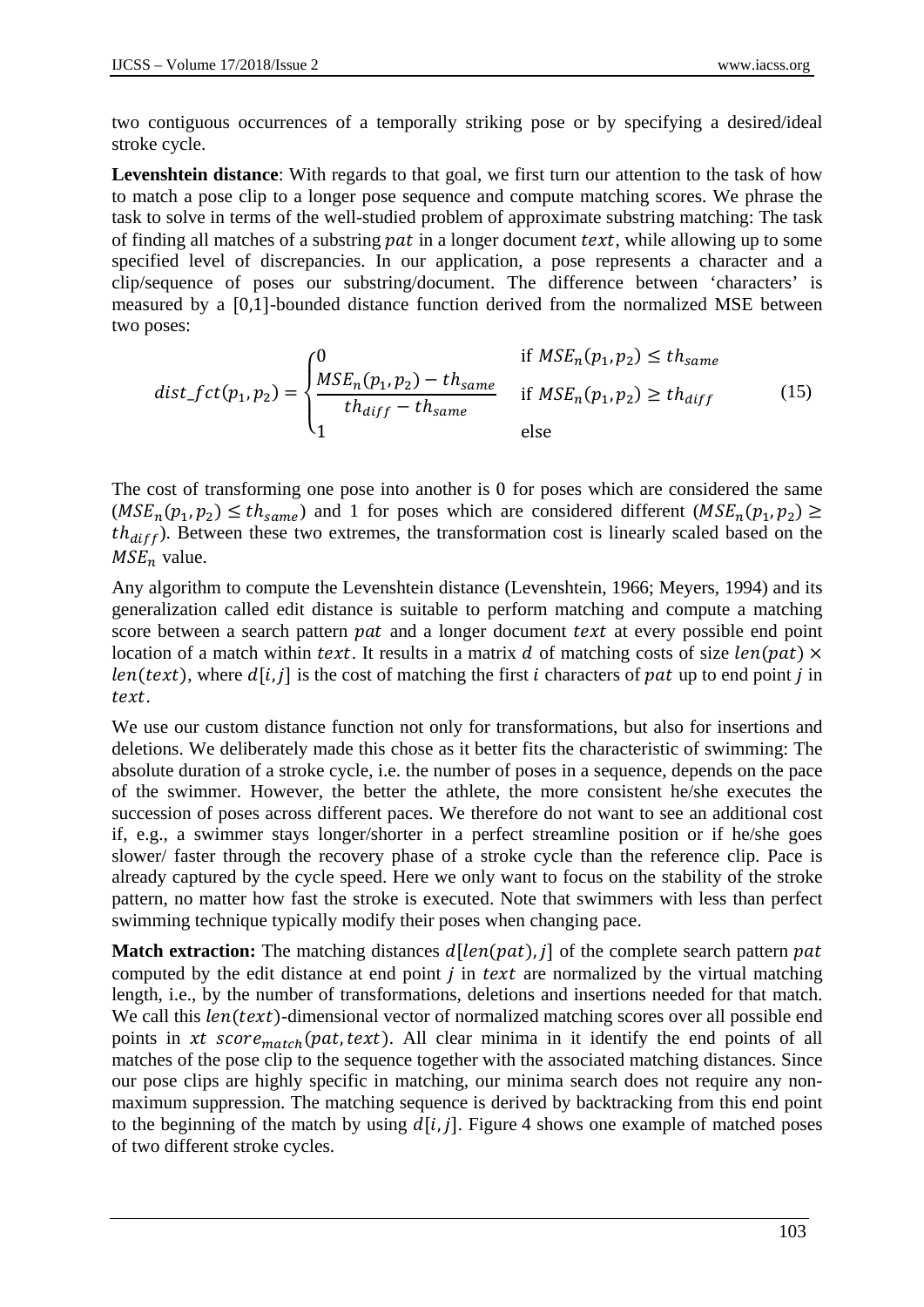

Figure 4: Alignment example of the same swimmer at different stroke cycles. Joints of the reference/matching pose are in shown in red/ green.

**Athlete Recognition:** While we were matching a given pose clip to all videos in our video database, we accidentally discovered that  $score_{match}$  is also a perfect tool to automatically recognize a specific athlete. Usually, when matching a pose clip to the pose sequence of a different male or female swimmer,  $score_{match}$  is 4 to 8 times higher in comparison to the score computed against the video the pose clip was taken from. However, in this case the matching score was as low as a match against the same video despite being recorded at a different time in a different swimming channel. Thus,  $score_{match}$  can be used to identify a swimmer.

Figure 5 summarizes the overall processing chain of our mining algorithms for cyclic motions.



Figure 5: Block diagram that summarizes the proposed processing chain. It shows the different processing components along with their corresponding input and output data.

#### *Mining Long Jump Pose Data*

As a second example for pose data mining, we look at data of long jump athletes recorded at athletics championships and training events. Long jumping is different from swimming in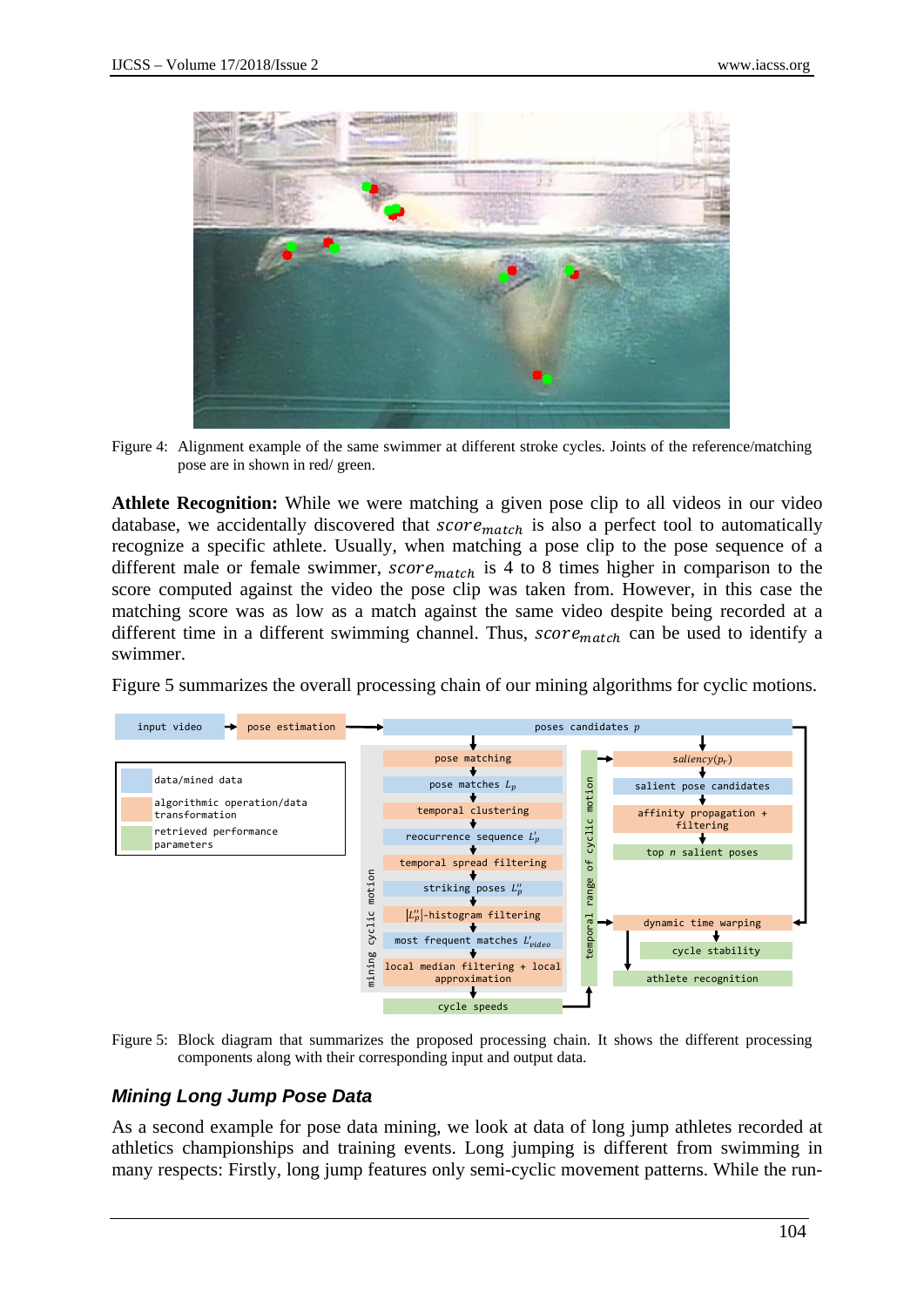up is composed of repetitive running motion, the final jump itself is strikingly different and only performed once per trial. Secondly, the action is performed over a complete running track and recorded by a movable camera from varying angles. Thirdly, spectators and other objects in the background along the track are likely to cause regular false detections of body joints. Our data consists of 65 videos recorded at 200Hz, where each video shows one athlete during a long jump trial from the side. The camera is mounted on a tripod and panned from left to right to track the athlete. The videos cover various athletes and six different long jump tracks. Figure 6 shows exemplary video frames from one trial. The long jump pose database consists of 45,436 frames with full-body pose estimates.

#### *Automatic Temporal Classification of Long Jump Pose Sequences*

Video based performance analysis for long jump athletes involves various time dependent measures like the number of steps until the final jump, the relative joint angles during the runup, the vertical velocity during the final jump, and the flight phase duration. To obtain such measures automatically, pose information alone does not suffice. Instead it requires to pick the poses from the right phase of a long jump. Therefore, we present here how to mine the pose data to temporally identify the different phases of a long jump such that the phase specific performance measures can be computed from the detected poses. We partition a long jump action during one trial into a periodic and an aperiodic part. The periodic run-up consists of repeated *jumps* (the rear leg pushes the body upwards), *airtimes* (no contact with the ground) and *landings* (from first contact with the ground till the jump phase). The aperiodic part consists of the *flight phase* and the *final landing* in the sandpit. We annotated the long jump videos with respect to these five phases. Given a long jump video of length  $T$  and the extracted pose sequence  $p_{1:T}$ , our mining task is to predict the phase class  $c_t \in C = \{ \text{jump, airtime, ..., final landing} \}$  the athlete is in at each time step  $t \in [1, T]$ . Figure 6 depicts exemplary frames for each phase.



Figure 6: Qualitative comparison of predicted and ground truth long jump phases in one test video. Exemplary video frames and their estimated poses are depicted for each phase.

**Pose Clustering:** Similar to the cyclic strokes in swimming, we expect poses in identical long jump phases to be similar to each other. We expect this to be true even across videos of different athletes and slightly varying camera viewpoints. This leads to assumption 1: *Similar poses often belong to the same phase* (Asm. 1). Instead of learning a direct mapping from poses to the possible long jump phases  $C$ , we first partition the space of poses into a fixed number of subspaces. Henceforth, each pose is described by the discrete index of its subspace. As long as the subspace partition preserves similarity, we expect that the distribution of phases in one pose subspace is informative, i.e. non-uniform with respect to phase class  $c_t$ . Let S be the set of poses in our database. We perform unsupervised  $k$ -Medoids clustering on  $S$  with our normalized pose similarity measure from Equation (8) to create our subspace partition. The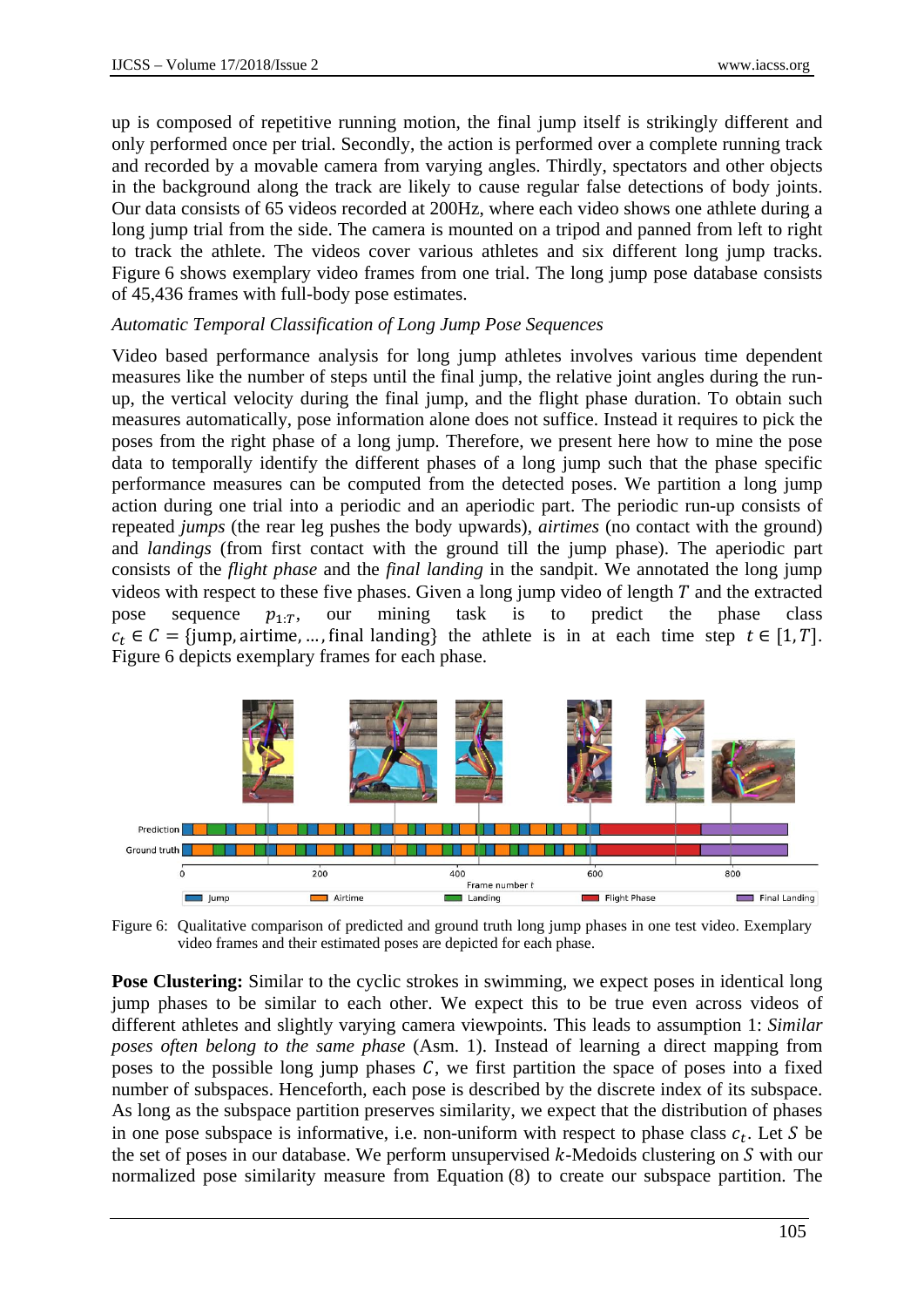clustering defines a function  $h(p) \rightarrow [1, k]$  that maps a pose p to the index of its nearest cluster centroid. With Asm. 1 we define the probability  $P(c|h(p))$  as the fraction of poses in cluster  $h(p)$  labeled with phase  $c$ :

$$
P(c|h(p)) = \frac{|\{p_i \in S | h(p_i) = h(p) \land c_i = c\}|}{|\{p_i \in S | h(p_i) = h(p)\}|}
$$
(16)

**Markov Representation of Long Jump Sequence:** With Equation (16) we could already predict the phase for each pose in a video individually. However, noisy predictions and phaseunspecific poses may render Asm. 1 in a fraction of the poses as incorrect. We have to incorporate the complete pose sequence to obtain correct phase predictions even for frames with wrongly estimated or ambiguous poses. With the rigid long jump movement pattern and the chosen phase definitions, we can make two more assumptions: *An athlete stays in a phase for some time before entering a different phase. Subsequent poses are likely to belong to the same phase* (Asm. 2). *Also, the possible transitions between long jump phases are limited by a fixed sequential pattern* (Asm. 3).

We can model these assumptions by stating the temporal succession of long jump phases as the state transition graph in Figure 6. Each state corresponds to one possible phase. Asm. 2 and 3 are reflected by self-loops and a small number of outgoing edges at each state, respectively. At each time step  $t$  the athlete is in a phase which we cannot directly observe. However, the estimated and thus noisy pose at time  $t$  is observable. Combining the graph with emission probabilities  $P(h(p)|c)$  and transition probabilities  $P(c_{t+1}|c_t)$  we obtain a classical Hidden Markov Model. The emission probabilities  $P(h(p)|c)$  can be computed as

$$
P(h(p)|c) = \alpha \cdot P(c|h(p)) \cdot P(h(p)), \qquad (17)
$$

where  $\alpha$  is a normalization constant. The transition probabilities are obtained similarly by counting the number of observed transitions in the dataset.



Figure 7: State transition graph modeling the possible transitions between the five long-jump phases. Edges with a black circle are possible entries into the graph.

Given a new long jump video and the corresponding pose sequence  $p_{1:T}$  we first transform the sequence to the clustering-based discrete pose description  $h(p_{1:T})$ . We then use the Viterbi algorithm (Rabiner, 1989) for the most likely phase sequence  $c_{1:T}^*$  with

$$
c_{1:T}^* = \arg\max_{c_{1:T}} P(c_{1:T}|h(p)_{1:T}).
$$
\n(18)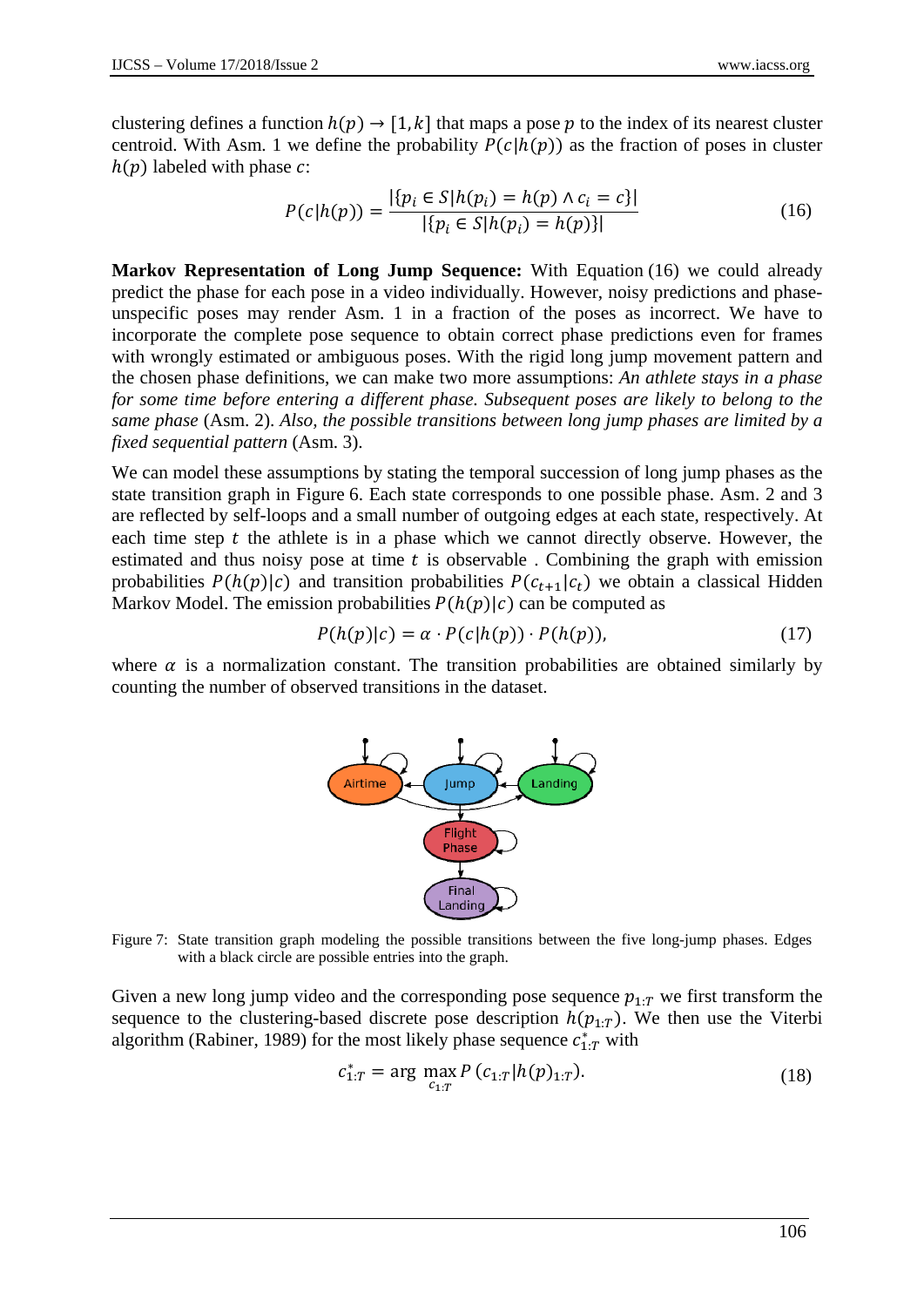# **Results**

# *Mining Pose Data of Swimmers*

We tested our mining algorithms on a video database of 233 videos (see Table 1, 770237 video frames in total), showing over 130 different athletes swimming in two structurally different swimming channels. Videos were recorded either at 720×576@50i or at 1280×720@50p. The videos cover different swimmers in age, gender, physique, body size and posture, swimming in a swimming channel at different velocities between  $1\text{ms}^{-1}$  and  $1.75\text{ms}^{-1}$  and very different stroke rates. All mining was performed before any ground truth annotations were created.

# *Time-Continuous Cycle Speeds*

The precision of the time-continuous cycle speed estimates expressed by the number of frames per cycle was evaluted by randomly picking one frame<sup>2</sup> from each video and annotating it manually with the actual stroke length. In 2 of our 233 video sequences, the mining system did not determine a cycle speed at the frame of the ground truth. For another 6 sequences the error in frames was larger than 2, while for the remaining 225 video sequences the average deviation in frames from the ground truth was 0.43 frames at 50 fps and 0.53, 0.32, 0.39 and 0.39 frames for breast, fly, back, and freestyle (see Table 1). This exceptional quantitative performance can intuitively be grasped by a human observer from the stroke length graphs in Figure 2. In these graphs it is also visually striking if something has gone wrong, which was the case for 6 videos. Figure 8 depicts one of the few videos where the stroke length was incorrectly estimated twice as high as it actually was due to difficulties in detecting the joints reliably.

# *Identify Cyclic Motion*

<u>.</u>

We annotated all 233 videos roughly with the start and end time of the stroke. This sounds like an unambiguous task, but it was not: When the swimmer was starting the stroke out of the break-out from the dive, the starting point is temporally fluent over some range. We decided to be more inclusive and marked the point early. However, it was extremely difficult to specify when the athlete stopped the stroke. Many athletes were drifting partially out of the image when getting tired due to fast water velocities while still swimming. This violates the assumption of our pose detection system that the simmer has to be completely visible. We decided to mark the end of the stroke range when a swimmer was knees downwards out of the picture. This choice, however, did not fit breast stroke well: During a cycle the swimmer pulls the heels towards the buttock, bringing the feet back into the image, providing the system suddenly with a complete pose. We can see this effect in Table 1, there our algorithm overdetects up to 6% of the breast stroke range according to our early cut-off ground truth. This over-detection is primarily an artifact of how we determined the ground truth range of the stroke, but no real error. Our mining algorithm detected overall 89.5% of all ground truth stroke ranges, while only detecting 3.1% additionally outside. This performance is more than sufficient in practice.

Moreover, the length of the detected cyclic motion range(s) per video was an excellent indicator to identify unstable and/or erroneous pose detection results. A cyclic motion range of less than 10 seconds indicated that our automatic pose detection system had difficulties to detect the human joints due to strong reflections, water splashes, spray and/or air bubbles in the water. For these sequences determining the stroke cycle stability based on the identified temporally striking poses of the athlete does not make sense. Hence, in the subsequent

<sup>2</sup> For interlaced videos, the term *frame* always refers to half-frames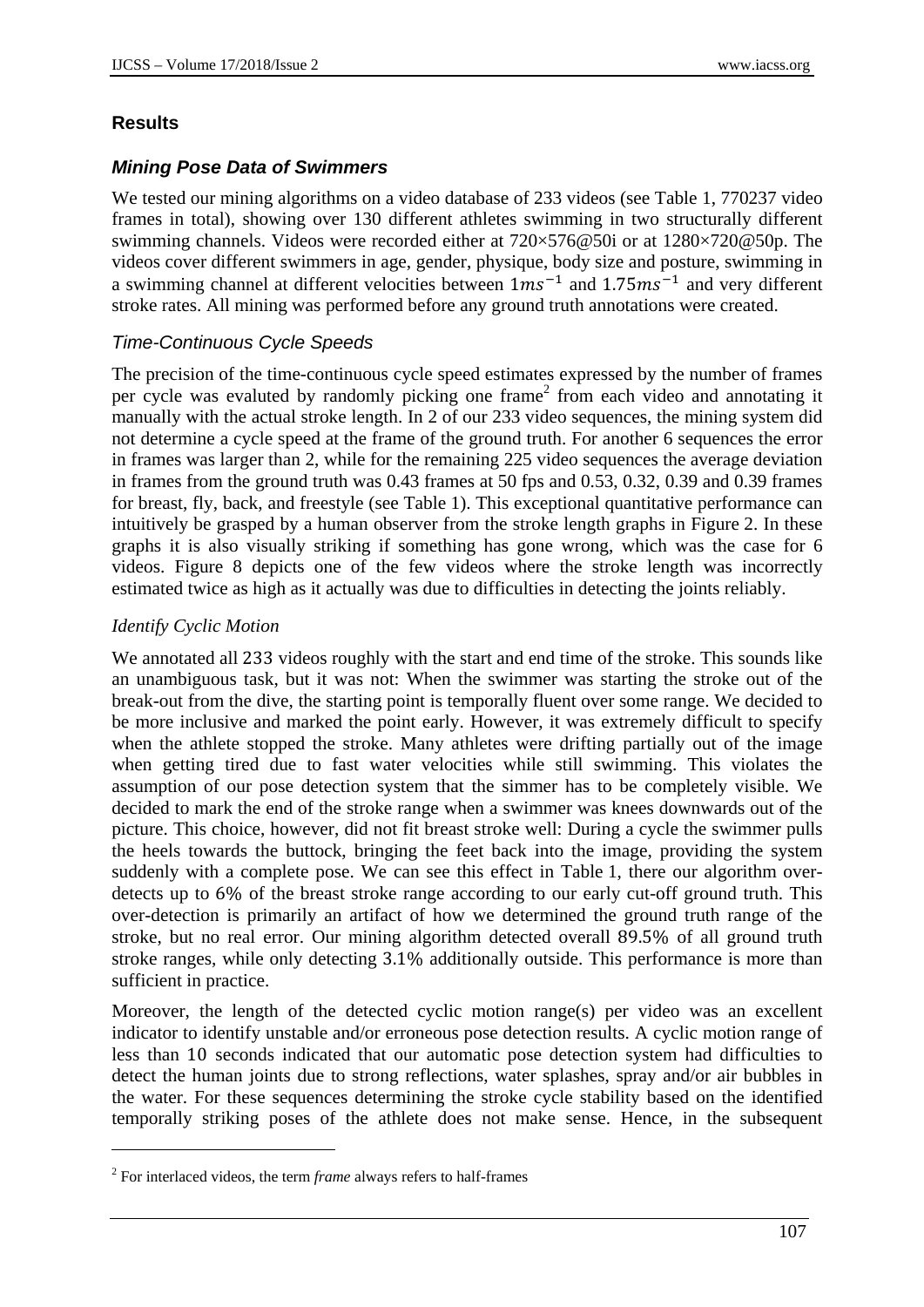experiments, only cyclic motion sequences of 10 seconds or longer were used. This reduced the number of videos from 233 down to 213.

Table 1: Swimming test video database with mining results. *Video length* reports the minimum, median and maximum duration of the video clips in seconds. *Stroke length* reports the distribution of the 233 manually annotated stroke lengths, one annotation per video. The annotated frames were randomly picked within a video in order to introduce no bias. *CMRs* stands for *Cyclic Motion Ranges* and denotes those time periods of the video clips that shows the cyclic motion.

| <b>Stroke</b>                              |                | Fly            | Back           | Breast Free    |                |
|--------------------------------------------|----------------|----------------|----------------|----------------|----------------|
| # videos                                   |                | 80             | 28             | 79             | 46             |
| video length [s]                           | min            | 18.3           | 15.8           | 19.3           | 17.2           |
|                                            | median         | 35.0           | 31.2           | 35.5           | 33.9           |
|                                            | max            | 72.7           | 49.7           | 85.7           | 83.8           |
| stroke length [# frames]                   | min            | 51             | 58             | 48             | 52             |
|                                            | median         | 67             | 69             | 69             | 67             |
|                                            | max            | 101            | 85             | 119            | 108            |
| stroke length error [# frames]             | avg            | 0.53           | 0.32           | 0.39           | 0.39           |
|                                            | $# > 2$ frames | 6              | $\overline{0}$ | $\mathbf{1}$   | $\overline{0}$ |
|                                            | $#$ not det.   | $\overline{0}$ | $\mathbf{1}$   | $\overline{0}$ | 1              |
| % of detected cyclic motion ranges (CMRs)  |                | 96.0%84.5%     |                | 91.1%          | 82.8%          |
| % of erroneously detected CMRs in non-CMRs |                | 1.8% 3.2%      |                | 6.0%           | 0.3%           |



Figure 8: One of the 6 videos where the stroke length was incorrectly estimated twice as high as it actually was. The correct stroke length is below 100 frames.

# *Temporally Striking Poses*

Poses which are temporally salient and unambiguously easy to determine by humans typically focus on one or two characteristic angles. An example is when the upper arm is vertical in freestyle (in the water) or backstroke (outside the water). Everything else of the pose is ignored. This is not how our temporally striking pose is defined: a pose which is easy to localize temporally by our system. Due to this mismatch between what the human is good at and our system, we only evaluate the temporally striking poses indirectly via their use to capture cycle stability.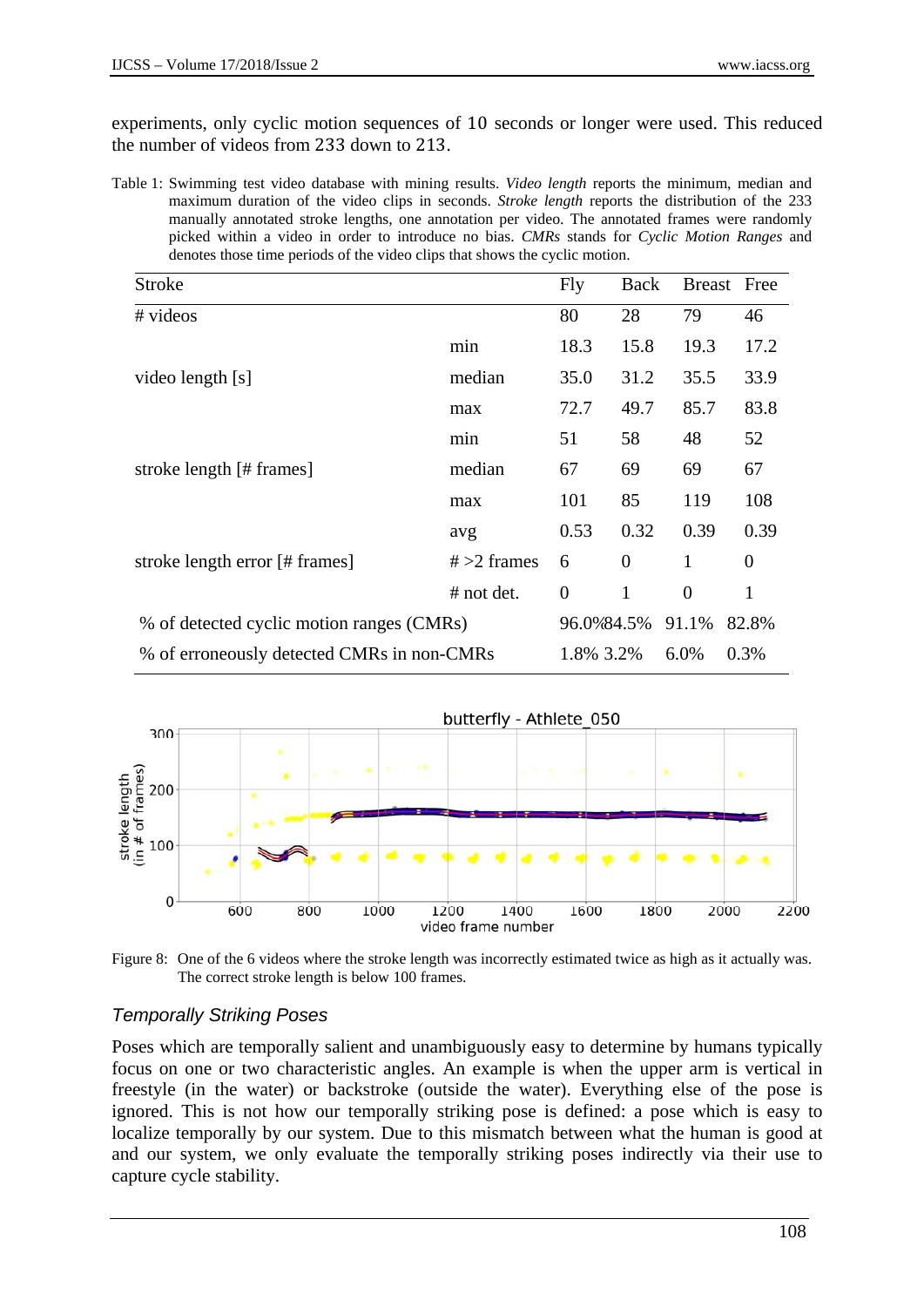# *Cycle stability*

For each of the 213 videos we computed the stroke stability indicator value based on a single reference stroke clip. The reference stroke clip was selected by using the ground truth frame from the time-continuous cycle speed evaluation as the end point and by subtracting our estimated stroke length from that to compute the start frame. For each stroke we sorted the videos based on its stroke cycle stability indicator value and picked randomly one video from the top 20%, one from the middle 20% and one from the bottom 20%. We then asked a swim coach to sort these three videos based on his assessed stroke cycle stability. We compared the result to the automatically computed ordering:

*Breast:* There was an agreement in the ordering of the videos ranked 1st and 2nd. The athlete of the first video showed off an exceptionally stable stroke pattern. However, the video ranked 3rd was judged by the coach as being equivalent to the one ranked 2nd. The 3rd video is one of the instances there the swimmer is getting tired, drifting regularly with his lower legs out of the picture during the stretching phase in breast stroke. This explains the discrepancy between the judgement of the coach and our system.

*Fly:* The coach and the system agreed on the ordering. We also notice that our system was picking up those athlete, who were breathing every other stroke and exhibit a strong difference between the cycle with and without the breath. With respect to a two-cycle pattern their stroke was stable. Typically, coaches emphasize that there should be as little difference as possible between a breathing cycle and a non-breathing cycle.

*Back:* The coach and the system agreed on the ordering.

*Free:* The coach was ranking the second video as having a slightly better stroke stability than the first video. They agreed on the video ranked 3rd as the athlete was showing an unsteady and irregular flutter flick. The discrepancy between the first two videos can be explained by peculiarities of the video ranked 2nd: the water flow speed was higher than normal, leading to a slightly higher error frequency in the automatically detected poses.

Very similar results were obtained with the temporally striking poses as end points of the reference stroke clip.

# *Mining Long Jump Pose Data*

Although we formulated our problem as a per-frame classification task, the predictions should reflect the sequential phase transitions as well as the length of each annotated phase. Therefore, we evaluate our phase detection mining by the standard protocol of average precision (AP) and mean average precision (mAP) for temporal event detection in videos (Gorban et al., 2015; Heilbron, Escorcia, Ghanem, & Niebles, 2015). For each video we combine sequential timestamps belonging to the same long jump phase c into one event  $e_i = (t_{i,1}, t_{i,2}, c_i)$  with  $t_{i,1}$ and  $t_{j,2}$  being the start and stop time of the event. Let  $E = \{e_j\}_{j=1}^J$  be the set of sequential events in one video. In the same manner we split the predicted phase sequence  $c_{1:T}^*$  into disjoint predicted events  $e_j^*$ . Two events match temporally if their intersection over union (IoU) surpasses a fixed threshold  $\tau$ . A predicted event  $e_j^*$  is correct if there exists a matching ground truth event  $e_i \in E$  in the same video with

$$
(c_j == c_j^*) \wedge (\frac{[t_{j,1}, t_{j,2}] \cap [t_{j,1}^*, t_{j,2}^*]}{[t_{j,1}, t_{j,2}] \cup [t_{j,1}^*, t_{j,2}^*]} > \tau).
$$
\n(19)

For the evaluation protocol we now use AP to measure the precision in detecting events of one specific phase (i.e. discriminating one specific phase from all the other phases) and mAP as the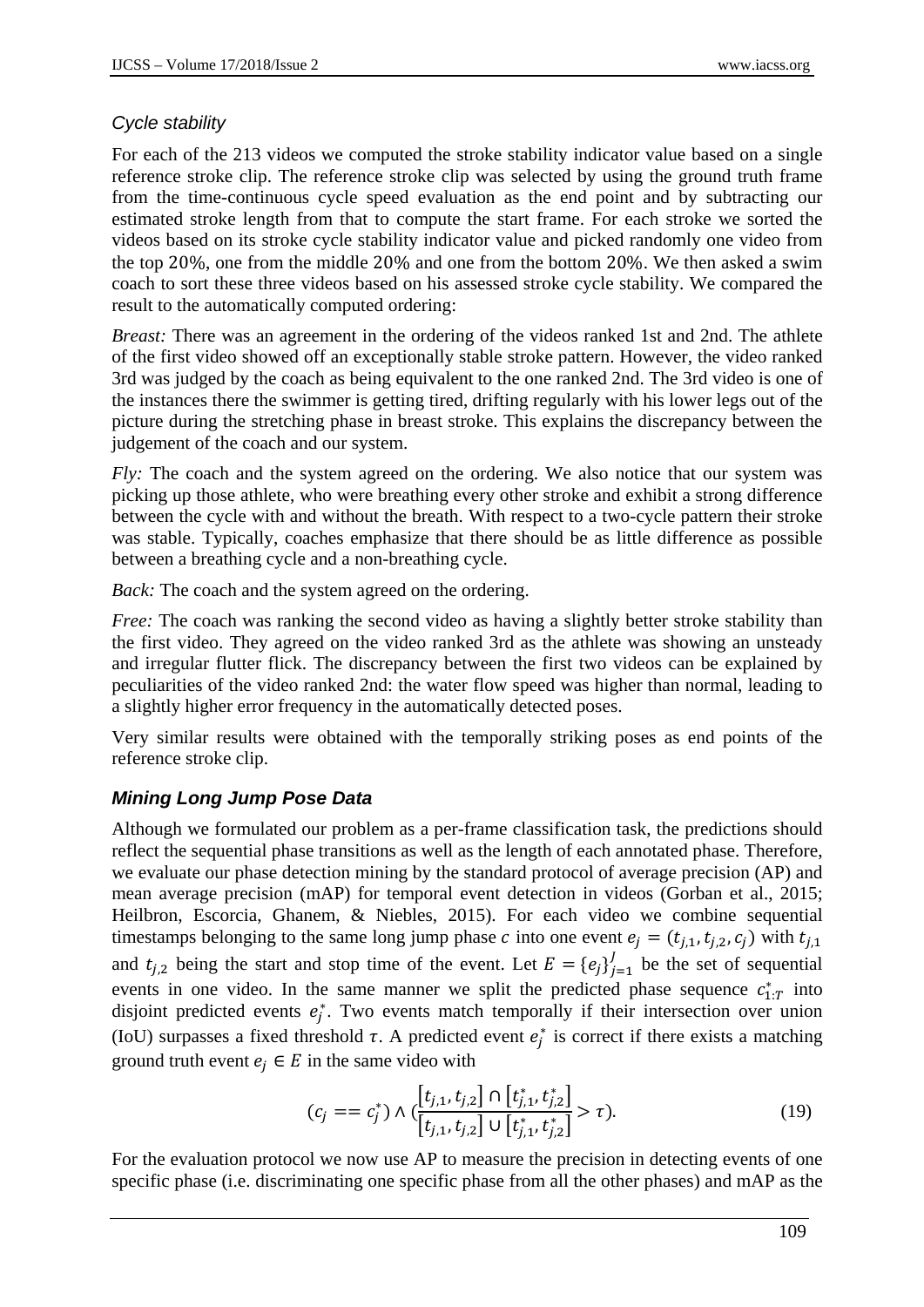average AP over all defined phases. We optimize clustering parameters on a held-out validation set of six videos and use the remaining 60 videos to evaluate our approach using six-fold cross evaluation. We found the results to be rather insensitive w.r.t. the choice of clustering parameters, however. Table 2 depicts the results at a fixed  $\tau = 0.5$  IoU threshold. We achieve a mAP of 0.89 for long jump phase detection. Due to their length and the unique poses observed during the flight and landing in the sandpit, these two phases are recognized very reliably with 0.94 and 0.97 AP, respectively. The phases of the periodic part show more uncertainty since each phase is considerably shorter and poses of the jump-airtime-landing cycle are more similar to each other. Figure 1 depicts qualitative results on one test video. Our method is able to reliably divide the cyclic run-up and the final flight phase and landing. Few predictions for the periodic phases are slightly misaligned, but the overall cyclic pattern is preserved. The phase predictions can directly be used to derive further kinematic parameters like the duration of the run-up and the number of steps. The results in Table 2 show that the run-up duration can be derived very accurately with an average deviation of 60ms. The correct number of steps is recovered in the majority of videos.

Table 2: Results of long jump phase detection (AP) with IoU threshold  $\tau = 0.5$  (upper part) and the derived length and step count during the long jump run-up (lower part). The detection quality of the individual phases is measured by average precision(AP) and averaged for the computation of the mean average prevision (mAP).

| Jump    | 0.84                                            | <b>Flight Phase</b>   | 0.94 |
|---------|-------------------------------------------------|-----------------------|------|
| Airtime | 0.91                                            | Final Landing         | 0.97 |
| Landing | 0.80                                            |                       |      |
| mAP     |                                                 |                       | 0.89 |
|         | # videos with given abs. error in step count    | $ error_{steps}  = 0$ | 53   |
|         |                                                 | $ error_{steps}  = 1$ | 7    |
|         |                                                 | $ error_{steps}  > 1$ | 0    |
|         | Average abs. error in derived run-up length [s] |                       | 0.06 |

# **Discussions and Conclusion**

Noisy pose data of individual sport recordings will soon be available in abundance due to DNN-based pose detections systems. This work has presented unsupervised mining algorithms that can extract time-continuous cycle speeds, cycle stability scores and temporal cyclic motion durations from pose sequences of sports dominated by cyclic motion patterns such as swimming. We also showed how to match pose clips across videos and identify temporally striking poses. As it has become apparent from the experimental analysis, results from our mining algorithms can be further improved if automatic pose detection systems focus on dealing with athletes that are not fully visible in the video.

We additionally apply our concept of pose similarity to pose estimates in long jump recordings. We model the rigid sequential progression of movement phases as a Markov sequence and combine it with an unsupervised clustering-based pose discretization to automatically divide each video into its characteristic parts. We are even able to identify short intra-cyclic phases reliably. The derived kinematic parameters show a direct application of this approach.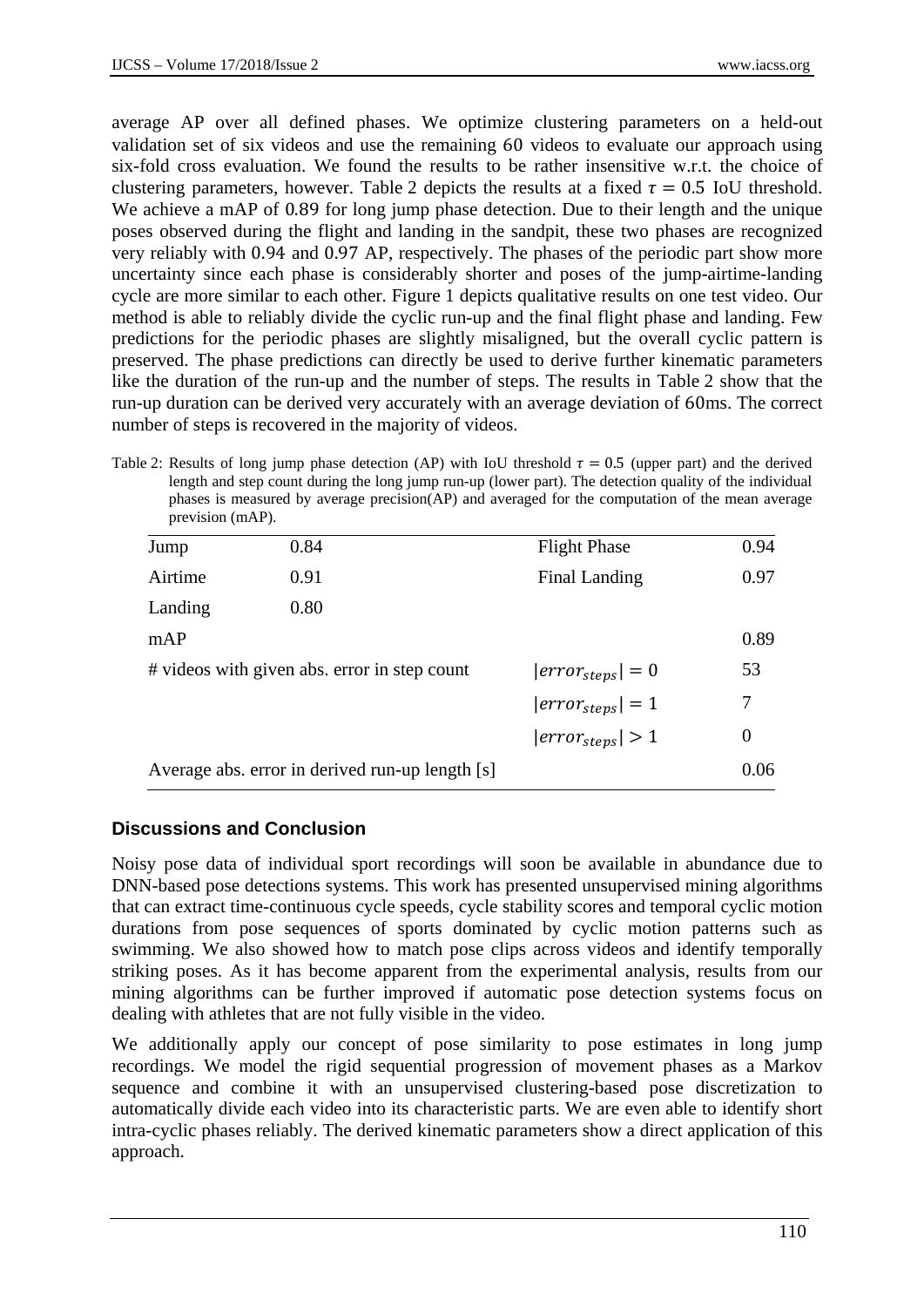# **Acknowledgement**

This research was partially supported by FXPAL during Rainer Lienhart's sabbatical. He thanks the many colleagues from FXPAL (Lynn Wilcox, Mitesh Patel, Andreas Girgensohn, Yan-Ying Chen, Tony Dunnigan, Chidansh Bhatt, Qiong Liu, Matthew Lee and many more) who greatly assisted the research by providing an open-minded and inspiring research environment.

## **References**

- Andriluka, M., Pishchulin, L., Gehler, P., & Schiele, B. (2014). 2D human pose estimation: New benchmark and state of the art analysis. In *IEEE Conference on Computer Vision and Pattern Recognition (cvpr)*, 3686–3693.
- Baysal, S., Kurt, M. C., & Duygulu, P. (2010). Recognizing human actions using key poses. In *20th International Conference on Pattern Recognition (ICPR)*, 1727–1730.
- Chu, X., Yang, W., Ouyang, W., Ma, C., Yuille, A. L., & Wang, X. (2017). Multicontext attention for human pose estimation. In *IEEE Conference on Computer Vision and Pattern Recognition (CVPR)*, 1831–1840.
- de Souza Vicente, C. M., Nascimento, E. R., Emery, L. E. C., Flor, C. A. G., Vieira, T., & Oliveira, L. B. (2016). High performance moves recognition and sequence segmentation based on key poses filtering. In *IEEE Winter Conference on Applications of Computer Vision (WACV)*, 1–8.
- Einfalt, M., Zecha, D., & Lienhart, R. (2018). Activity-conditioned continuous human pose estimation for performance analysis of athletes using the example of swimming. In *IEEE Winter Conference on Applications of Computer Vision (WACV),* 446–455.
- Frey, B. J., & Dueck, D. (2007). Clustering by passing messages between data points. *Science, 315* (5814), 972–976.
- Gorban, A., Idrees, H., Jiang, Y.-G., Roshan Zamir, A., Laptev, I., Shah, M., & Sukthankar, R. (2015). *THUMOS challenge: Action recognition with a large number of classes*. http://www.thumos.info/.
- Heilbron, F. C., Escorcia, V., Ghanem, B., & Niebles, J. C. (2015). Activitynet: A large-scale video benchmark for human activity understanding. In *IEEE Conference on Computer Vision and Pattern Recognition (CVPR)*, 961–970.
- Levenshtein, V. I. (1966). Binary codes capable of correcting deletions, insertions, and reversals. In *Soviet physics doklady*, *10*, 707–710.
- Li, H., Tang, J., Wu, S., Zhang, Y., & Lin, S. (2010). Automatic detection and analysis of player action in moving background sports video sequences. *IEEE Transactions on Circuits and Systems for Video Technology (TCSVT)*, *20* (3), 351–364.
- Lv, F., & Nevatia, R. (2007). Single view human action recognition using key pose matching and viterbi path searching. In *IEEE Conference on Computer Vision and Pattern Recognition (CVPR)*, 1–8.
- Meyers, E. W. (1994). A sublinear algorithm for approximate keyword matching. *Algorithmica, 12* (4-5), 345–374.
- Newell, A., Yang, K., & Deng, J. (2016). Stacked hourglass networks for human pose estimation. In B. Leibe, J. Matas, N. Sebe, & M. Welling (Eds.), *European Conference on Computer Vision (ECCV)* (pp. 483–499). Cham: Springer International Publishing.
- Pansold, B., Zinner, J., & Gabriel, B. (1985). Zum einsatz und zur interpretation von laktatbestimmungen in der leistungsdiagnostik. *Theorie und Praxis des Leistungssports*, *23* , 98–195.